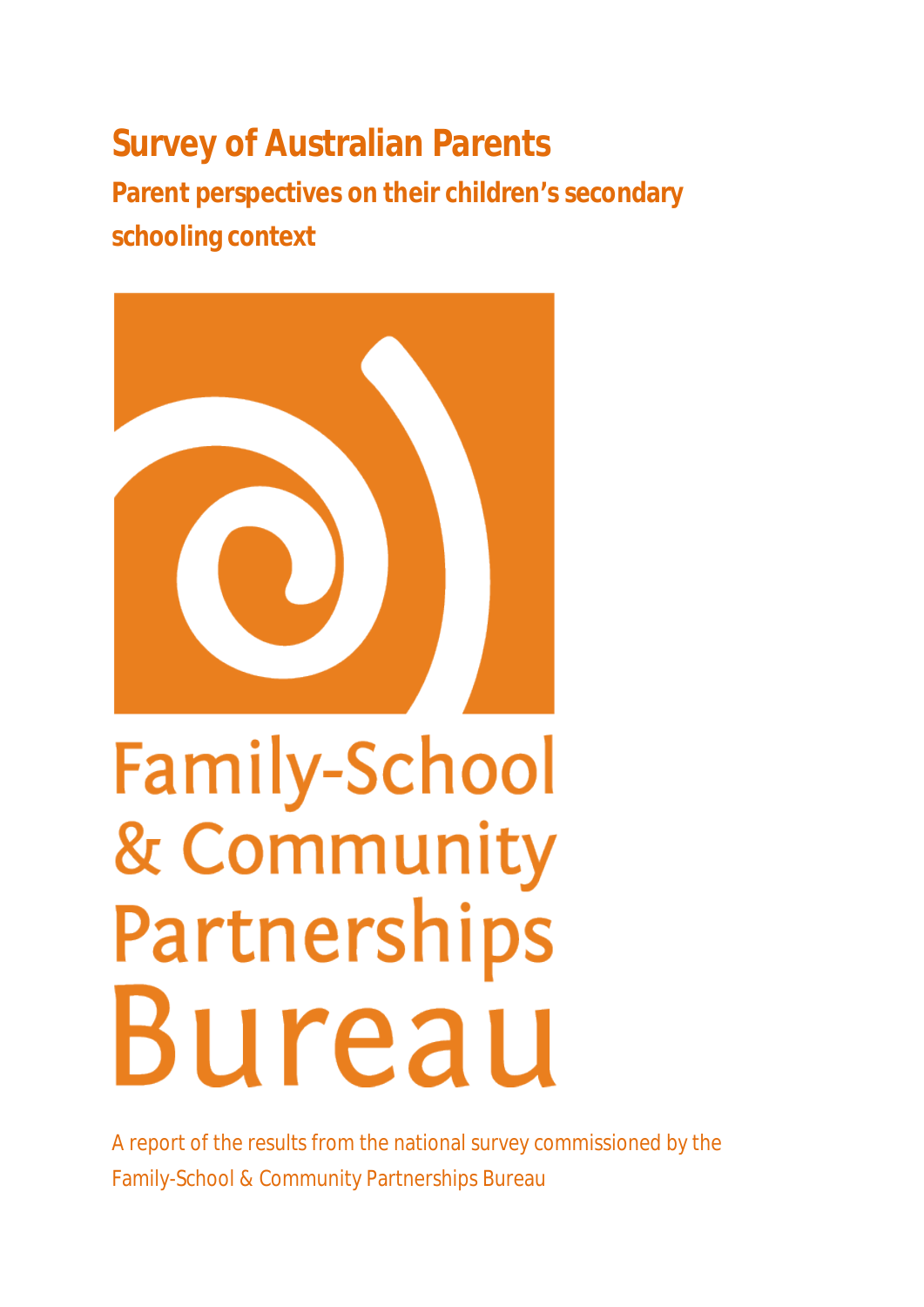

## **Family-School & Community Partnerships Bureau. 2011.**

#### **Survey of Australian Parents**

#### **Parent perspectives on their children's secondary schooling context**

Prepared for the Family-School & Community Partnerships Bureau by Caz Bosch and research staff from the Department of Education, Employment and Workplace Relations.

#### ISBN: 978-0-9872370-3-3

The Family-School & Community Partnerships Bureau is assisted by funding from the Australian Government through the Department of Education, Employment and Workplace Relations - Quality Outcomes Programme. The views expressed here do not necessarily represent those of the Australian Government Department of Education, Employment and Workplace Relations.

This work is copyright under the *Copyright Act 1968* and *Copyright Amendment (Digital Agenda) Act 2000* and equivalent legislation in overseas territories. You may download, store in cache, display, print and copy a single copy or part of a single copy of information or material from this document only for your personal, noncommercial use and only in an unaltered form. This paper may be used for the purposes of private study, research, criticism or review as permitted under the *Copyright Act 1968* and the *Copyright Amendment (Digital Agenda) Act 2000.*

You are not permitted to re-transmit, distribute or commercialise the information or material without seeking prior written approval from the Family-School & Community Partnerships Bureau. Any permitted reproduction made must acknowledge the source of any selected passage, extract, diagram or other information or material reproduced. Any reproduction made of the information or material must include a copy of the original copyright and disclaimer notices as set out here.

PO BOX 3910 WESTON CREEK ACT AUSTRALIA 2611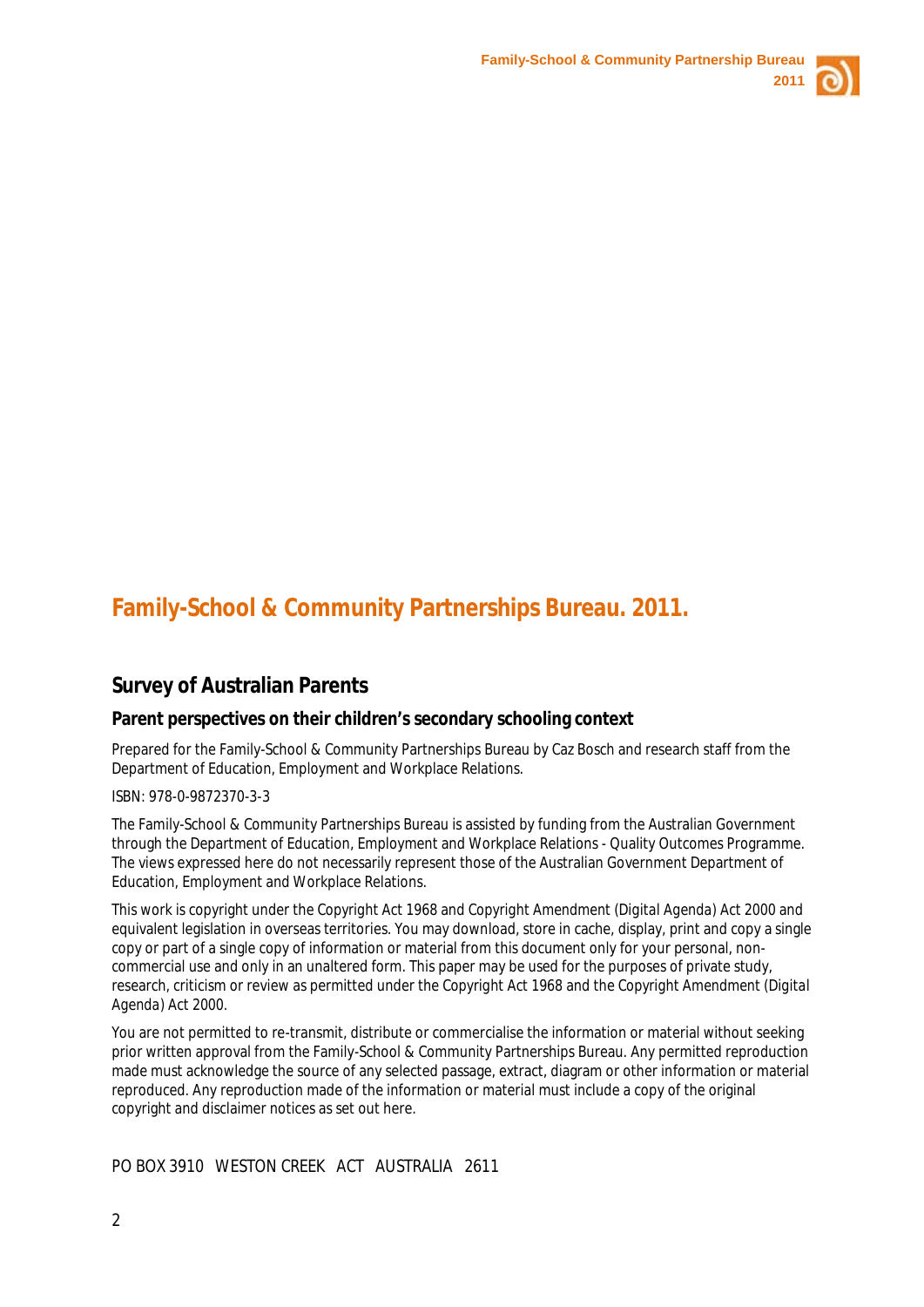

## **Table of Contents**

| Importance of different aspects of parent involvement in schooling 11 |
|-----------------------------------------------------------------------|
|                                                                       |
|                                                                       |
|                                                                       |
|                                                                       |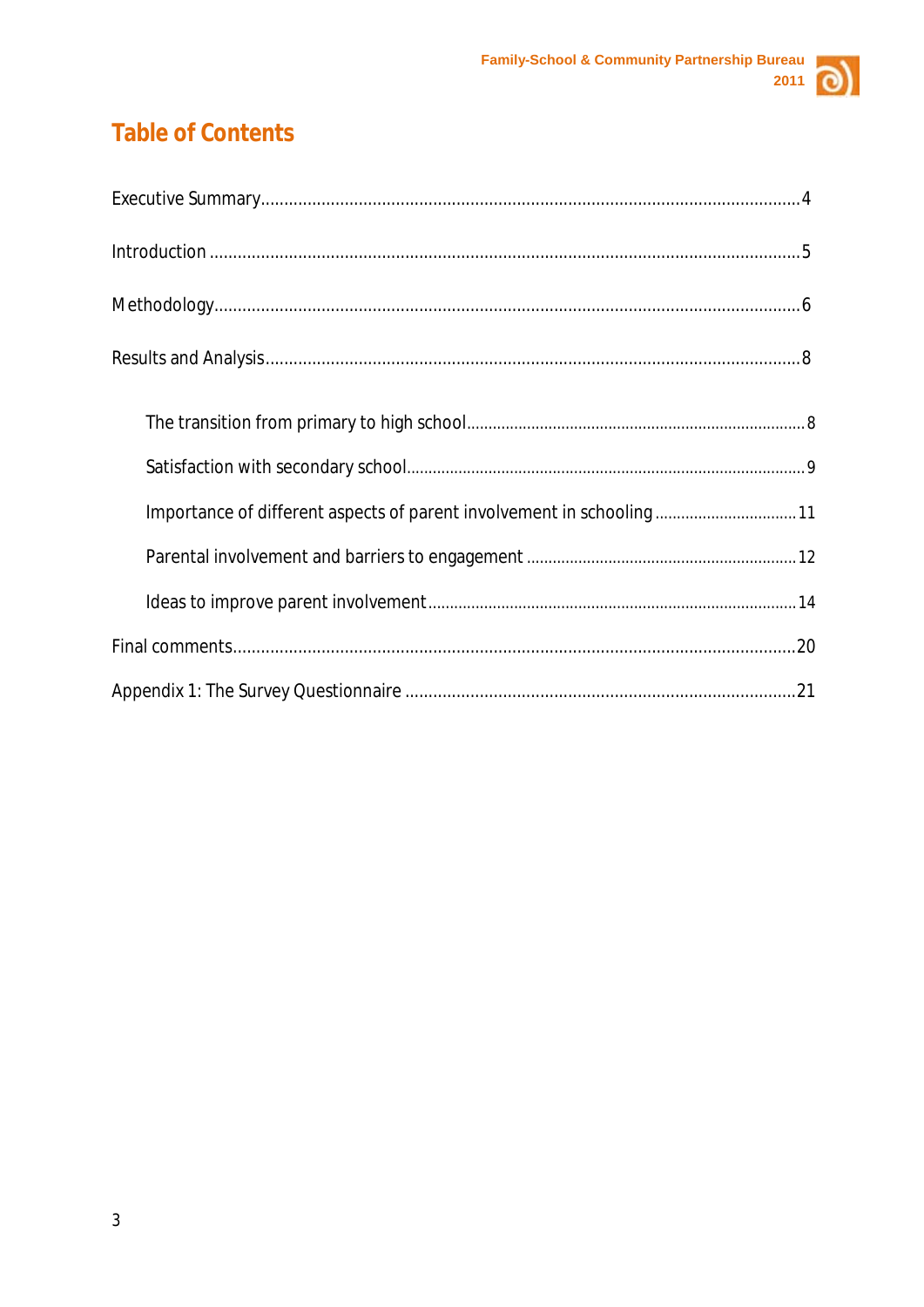

## <span id="page-3-0"></span>**Executive Summary**

For most children – and their parents – moving from primary to secondary school is an experience that will be remembered for the rest of their lives.

This research examines how parents, most with children aged 14 - 16, can be better supported to engage with their child's secondary schooling at and beyond this critical point in time. Survey response numbers (861) were sufficient to provide accurate insights into the broader Australian population of parents with secondary school students about these issues.

The survey finds that most parents are happy with the assistance provided by both their child's primary and secondary school during the transition period. Most also feel welcome as volunteers in their child's new school.

While satisfied overall with their own level of involvement with their child's secondary schooling, most respondents agreed this is also a time when parents become less involved than they were at the primary school level.

This said, the survey showed the vast majority of parents still regarded matters such as supporting and assisting their children with their studies, working with teachers and understanding their children's academic progress and performance, as well as their friendships and interests, as being very important.

It is clear from the survey that parents value communication with, and from, their child's secondary school, with many respondents wanting to see improvements in this area. While some value attendance at school events, the desire for improved communication goes well beyond this.

Parents want to stay in touch using electronic and other forms of communication, and especially value specific information and early advice about their child's progress and studies.

For many parents in the survey, effective engagement relates more to being able to discuss and deal with school-related issues as they arise than to their own active participation in school-based events. However several parents also commented on family tension arising out of the parental desire to be involved and the adolescent desire for increased independence.

In light of research findings that consistently show effective parent involvement/ engagement improves student academic achievement and other outcomes, the report identifies a key challenge for schooling stakeholders. This being, how to build understanding of the meaning and benefits of effective parent involvement/engagement in secondary schooling contexts when many parents are time poor, schools and teachers are stretched and students are ambivalent, embarrassed or bent on independence?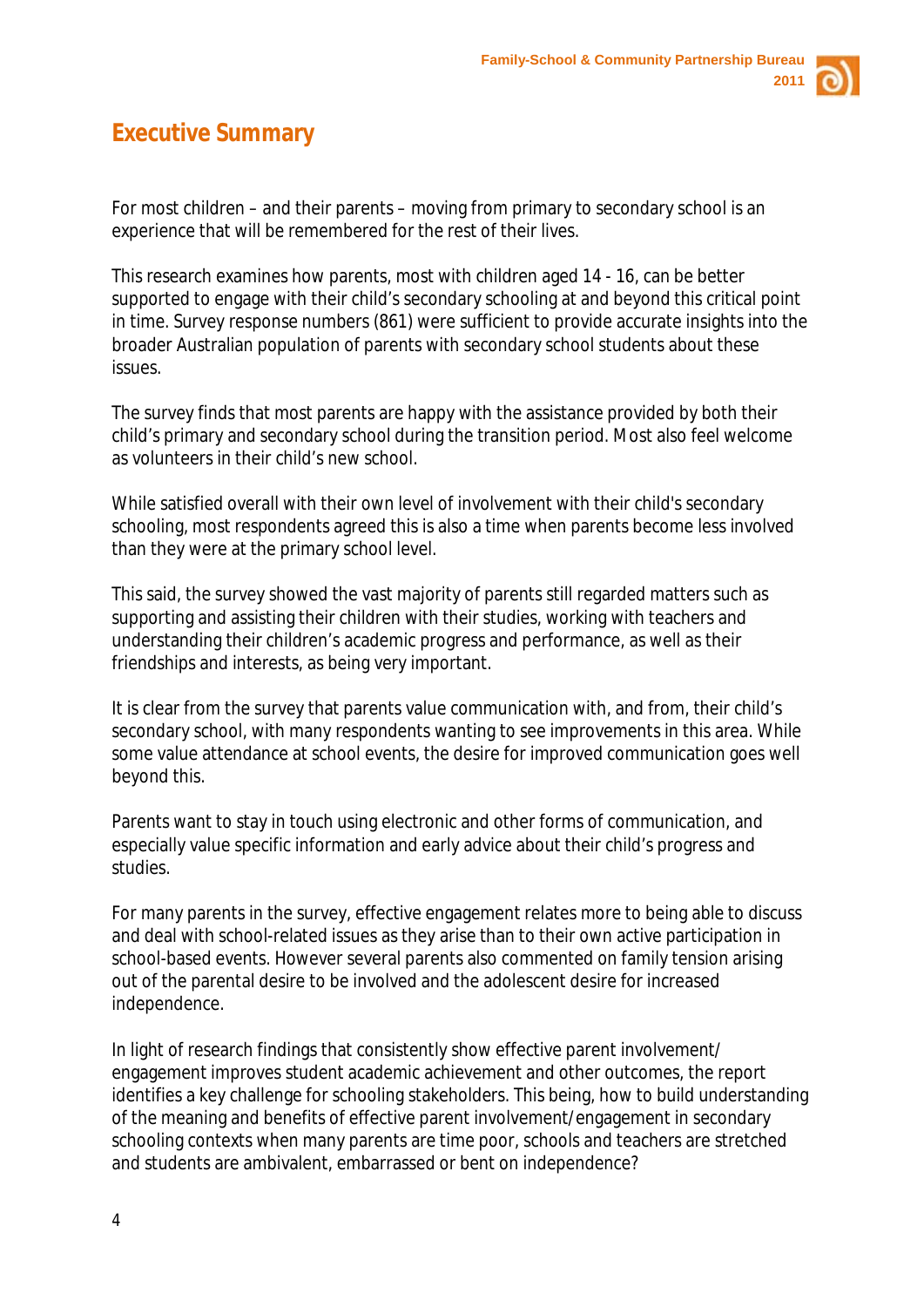

### <span id="page-4-0"></span>**Introduction**

The Family-School & Community Partnerships Bureau (the Bureau) was established in 2008 by the two peak parent organisations, the Australian Council of State School Organisations (ACSSO, representing and supporting parents with children attending government schools), and the Australian Parents Council (APC, representing and supporting parents with children attending Catholic and Independent schools).

These organisations share a commitment to ensure that schools, school systems and other education stakeholders recognise parent engagement as a highly valuable, evidence-based lever for facilitating student learning and achievement, and driving school reform.

Supported by Australian Government funding to enable APC and ACSSO to use their unique expertise and networks, the Bureau works with principals' associations, education authorities, schools, governments and community organisations to encourage and support effective family, school and community partnerships. This work includes undertaking research, creating and disseminating information, and developing resources.

This report and the underpinning survey, focussed on parents' involvement in their children's secondary schooling, builds on parent surveys conducted by the then Department of Education, Science and Training (DEST) in 2003 and 2007. Among other findings, the results of these earlier national telephone surveys showed a substantial decline in parental involvement in schooling between primary and secondary school.

The aims of the 2010 survey were therefore to:

- determine the adequacy of support provided to children and parents in the transition from primary to secondary school
- assess the importance parents place on different types of involvement/engagement in their child's secondary schooling<sup>[1](#page-4-1)</sup>
- assess the adequacy of school communication with parents in relation to student  $\mathbf{r}$ activities, school decision-making and responsiveness to parental and community concerns
- identify difficulties parents face when actively seeking or otherwise wanting to be ä, involved in their child's secondary schooling.

The survey results provide broad insights into what is and is not working for parents in terms of their involvement in their child's secondary schooling. In so doing, they provide a useful evidence base for schools and parent groups to consider new ways to meet parents' desire to appropriately support their children as they move into and through secondary school.

<span id="page-4-1"></span> $1$  The terms 'parental involvement' and 'parental engagement' are often used interchangeably. American academic and author Dr. Joyce Epstein has specified six types of involvement including parenting, communicating, volunteering and learning at home. British academics and authors Prof. Alma Harris and Dr. Janet Goodall explicitly suggest a distinction, observing that parents need to be involved in schools and engaged in their children's learning.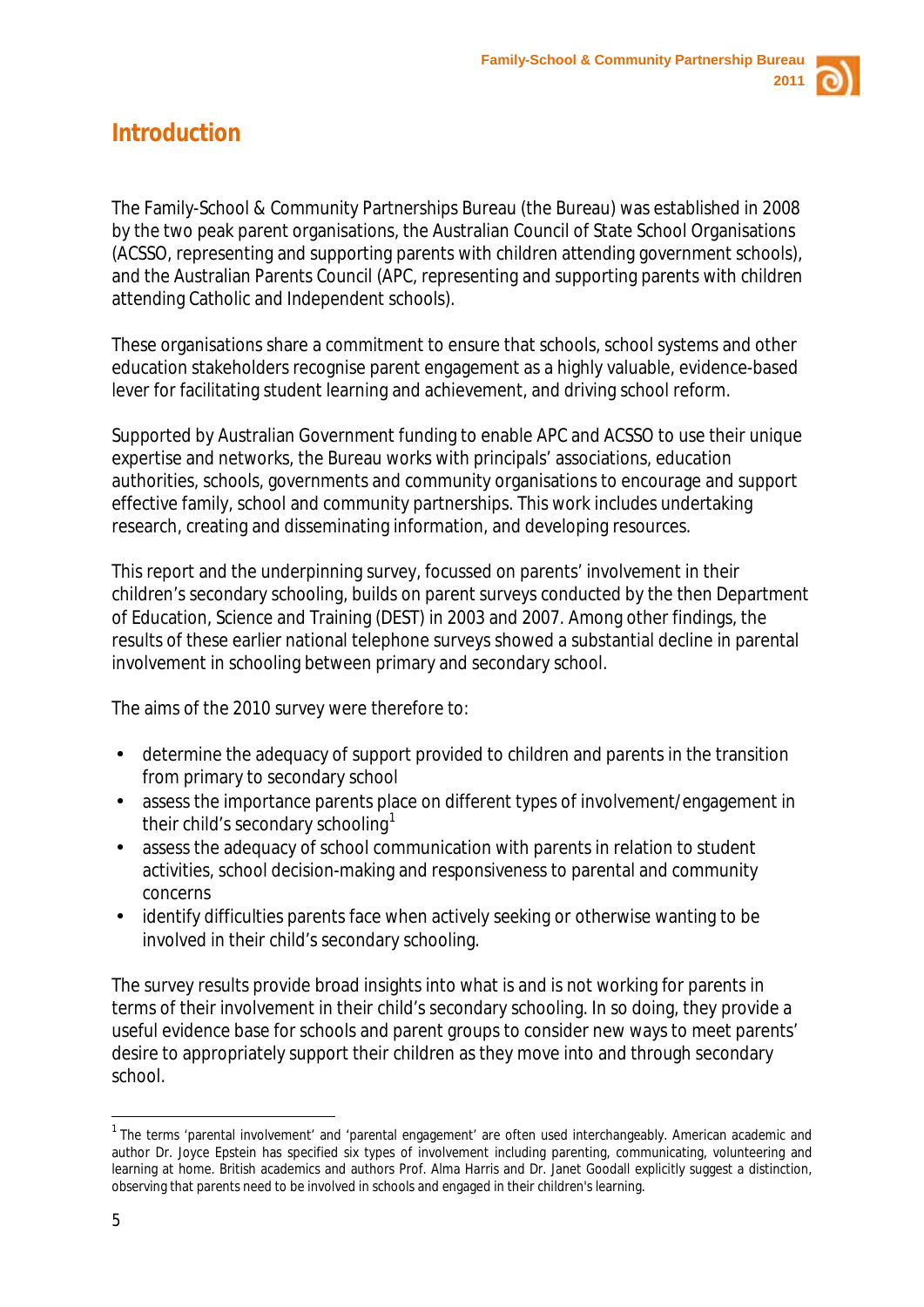

## <span id="page-5-0"></span>**Methodology**

A questionnaire targeting parents of secondary school students to explore their experiences interacting with their child's schools was designed by the Bureau with assistance from the Department of Education, Employment and Workplace Relations (DEEWR). At the Bureau's request, the Department then coordinated and managed the telephone survey to contain costs and take advantage of the Department's technical expertise in survey implementation and analysis.

The survey was conducted by the Salmat Salesforce call centre which sourced landline phone numbers of parents with children in the target age group via a commercial list purchased by the Department and compiled from a variety of sources including catalogue subscriptions, property valuations and competition entries. The call list was representative of metropolitan and regional areas. Initially targeted to parents with children aged 12 - 17 years, the target was later refined to parents with children aged 14 - 16 years. Just over 80% of all responses subsequently gathered were from parents whose secondary school child was aged between 14 - 16 years (see Figure 1).

During pilot testing undertaken prior to the 2010 federal election, the response rate to calls was not as high as that achieved in previous surveys. Thus the Department worked with the call centre across November and December 2010 to review the survey methodology and develop strategies to secure a higher response rate. These included restricting calls to the early evening period when parents were most likely to be available.

The final number of survey responses obtained was 861, a response level sufficient to allow the results to be considered an accurate indication of the views of all Australian parents of secondary school students.

The call centre script and survey questions are contained in Appendix 1.



#### Figure 1: Distribution (%) of Respondents by Age (Years) of High School Aged Child.

(n= 859)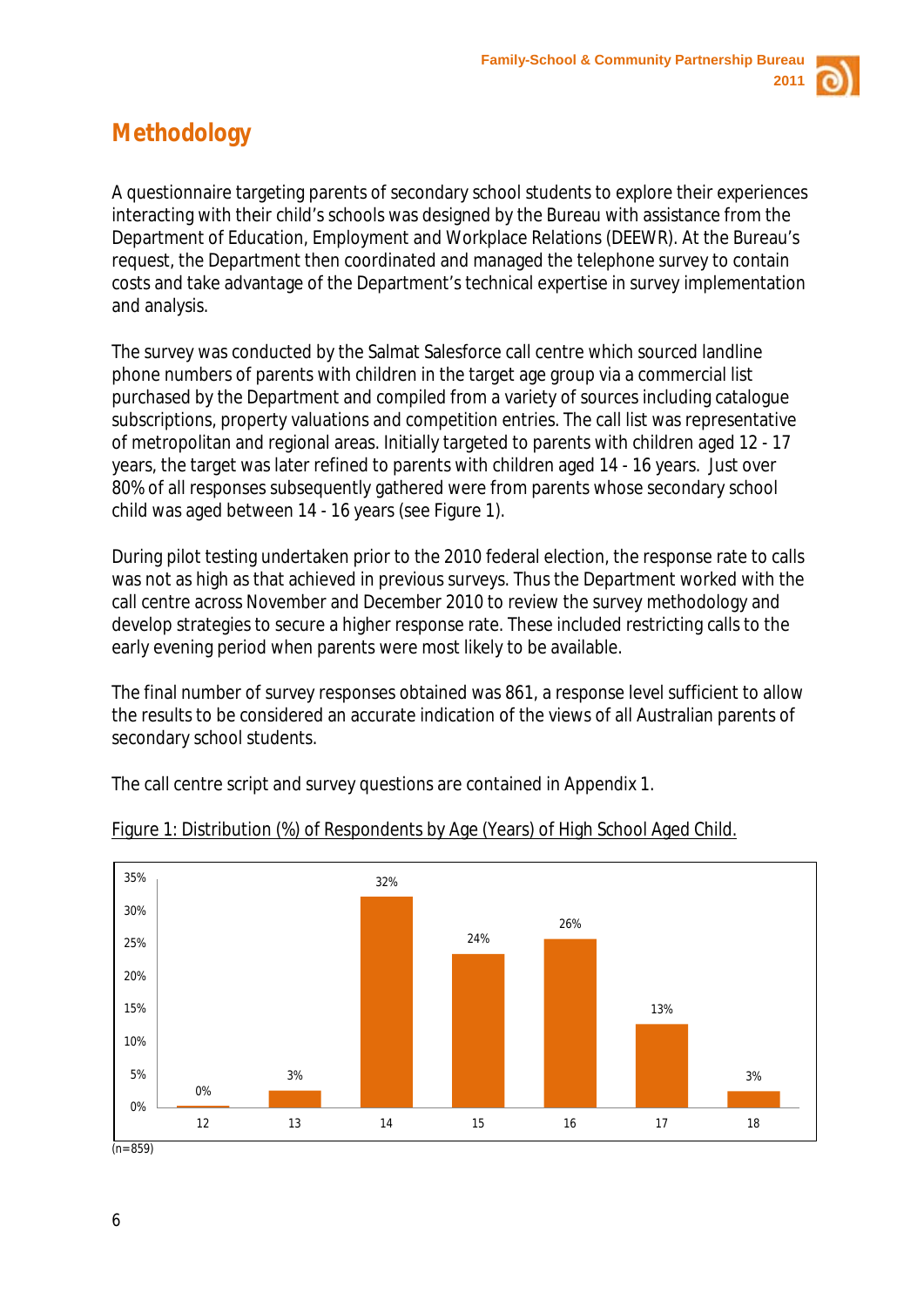

The level of accuracy of the survey is also high. Thus, for example, where respondents indicate they are 70% satisfied with an aspect of their child's schooling, it can reasonably be inferred that the satisfaction of the broader population falls within +/- 3% of this result (i.e.  $67 - 73\%$  are satisfied<sup>[2](#page-6-0)</sup>).

The distribution of responses across the states and territories was also indicative of the distribution of the Australian population across the same (see Figure 2).



#### Figure 2: Distribution (%) of Respondents across States and Territories.

Around 10% of all respondents elected not to identify the sector of their child's school. Of those who did, 68% had a secondary school child attending a Government school, 22% had a child attending a Catholic school and 9% an Independent school (see Figure 3).



#### Figure 3: Distribution (%) of Respondents by Child's High School Sector.

<span id="page-6-0"></span> $2$  Calculated using the National Statistical Service sample size calculator, available online at [www.nss.gov.au/nss/home.nsf/pages/Sample+Size+Calculator+Description?OpenDocument](http://www.nss.gov.au/nss/home.nsf/pages/Sample+Size+Calculator+Description?OpenDocument)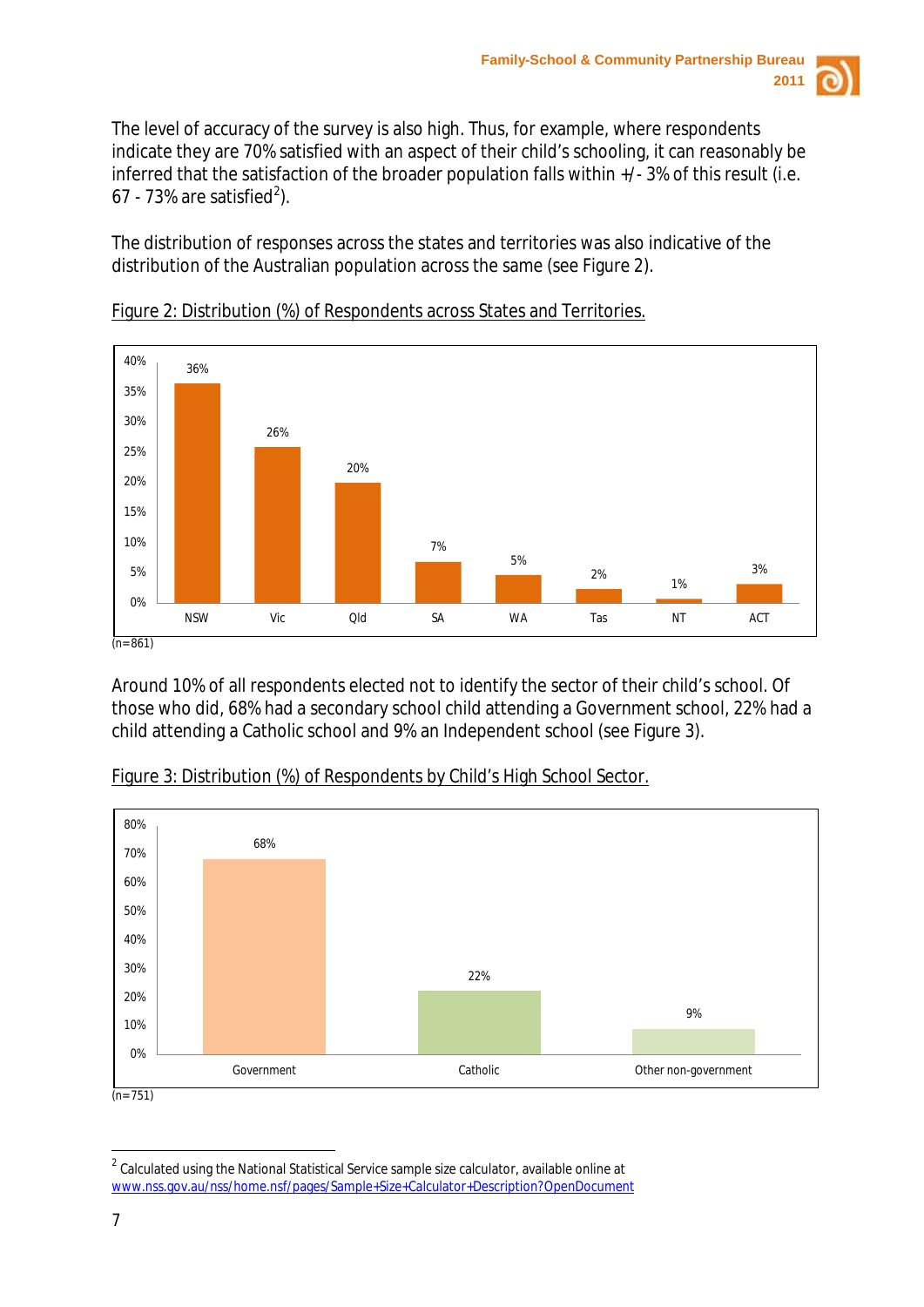

All figures in the report depict the proportion (per cent) of responses against categories for each question in the survey questionnaire.

The total number of responses recorded for each question varies as respondents did not necessarily answer all questions in the survey.

The number of responses recorded for each question typically appears immediately below the figure corresponding to that question, with the maximum number of possible responses for any question being  $n = 861$ .

## <span id="page-7-0"></span>**Results and Analysis**

#### <span id="page-7-1"></span>**The transition from primary to high school**

As can be seen from Figure 4, the majority of respondents reported that both the primary and secondary school provided support as their child made the transition, with that provided by secondary schools recording a slightly higher positive response (85%) compared with that for primary schools (81%).

Further to this, Figure 5 shows that the majority of respondents were either satisfied or very satisfied overall with the level of support provided by their children's schools (87% for secondary and 88% for primary).



Figure 4: Proportion (%) of Respondents Whose Child's Primary and Secondary Schools Provided Assistance in the Transition.

(n= 861: primary| n= 850: secondary)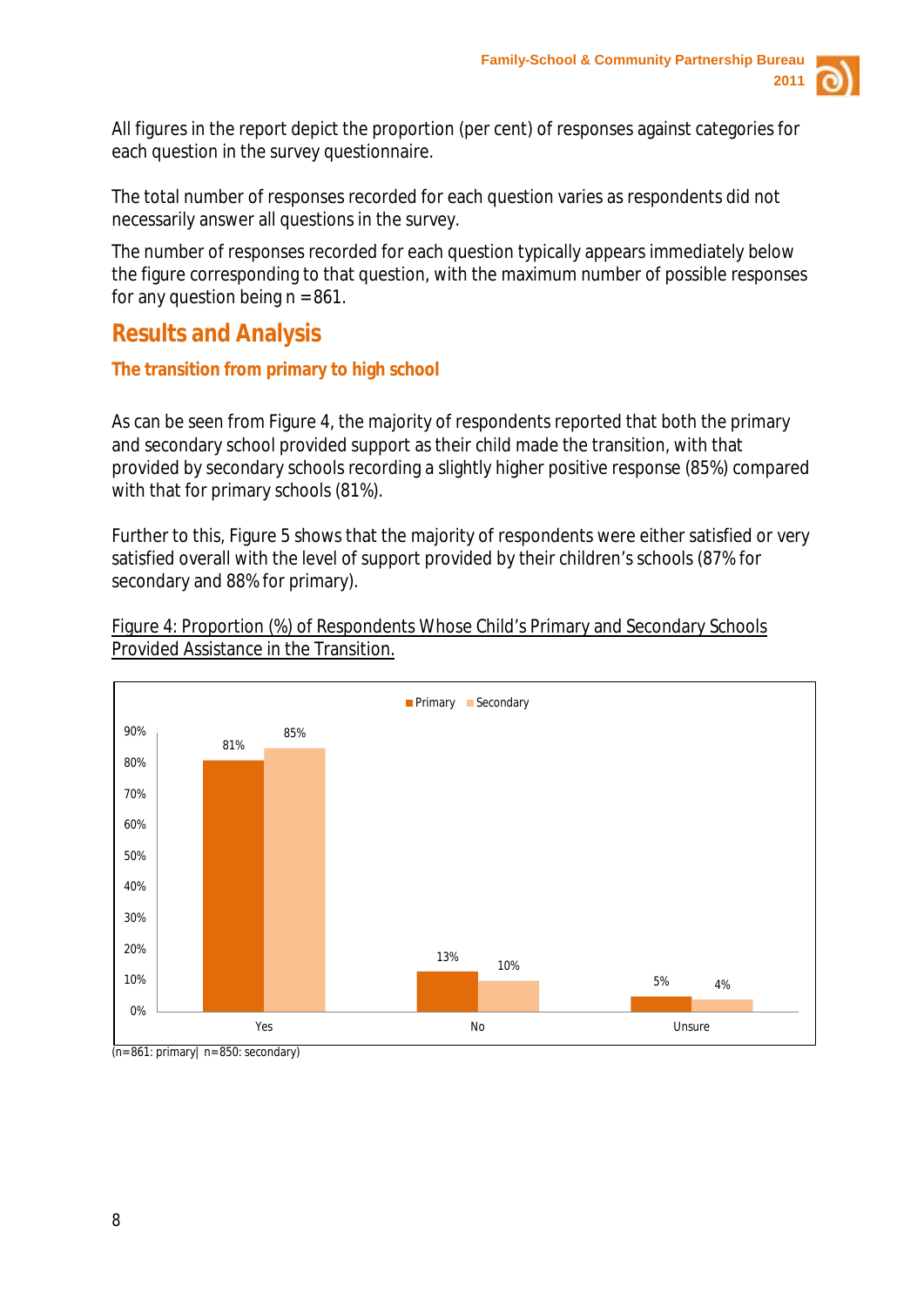

#### Figure 5: Respondent Satisfaction with Transition Assistance Provided by Their Child's Primary and Secondary Schools (%).



 $(n= 698: \text{primary} \mid n= 722 \text{ secondary})$ 

#### <span id="page-8-0"></span>**Satisfaction with secondary school**

Respondents generally reported high levels of satisfaction with various aspects of their interaction with their child's secondary school, ranging from a high of 75% who reported they were satisfied/very satisfied with the ways in which the school welcomed parent volunteers to a low of 62% who reported they were satisfied/very satisfied with the ways in which the school communicated with them about school decision-making.

The results indicate in this respect that respondents were more satisfied with the ways in which secondary schools welcomed parental involvement than they were with school communications overall (refer Table 1 and Figures 6 - 7).

|                                    | <b>Dissatisfied</b> | <b>Satisfied</b> |  |
|------------------------------------|---------------------|------------------|--|
| Communications with parents about: |                     |                  |  |
| School activities                  | 14%                 | 72%              |  |
| School decision-making             | 19%                 | 62%              |  |
| Parental concerns                  | 16%                 | 70%              |  |
|                                    |                     |                  |  |
| <b>Welcoming parents:</b>          |                     |                  |  |
| As volunteers                      | 6%                  | 75%              |  |

Table 1: Proportion (%) of Respondents Satisfied Overall with Aspects of School Communications and Welcoming of Parents.

Involvement with teachers to support child 11% 74%

*1. Dissatisfied = sum of proportion indicating dissatisfied/very dissatisfied.*

*2. Satisfied = sum of proportion indicating satisfied/very satisfied.*

*3. Proportion of respondents indicating they were neither dissatisfied nor satisfied is not shown.*

*Notes:*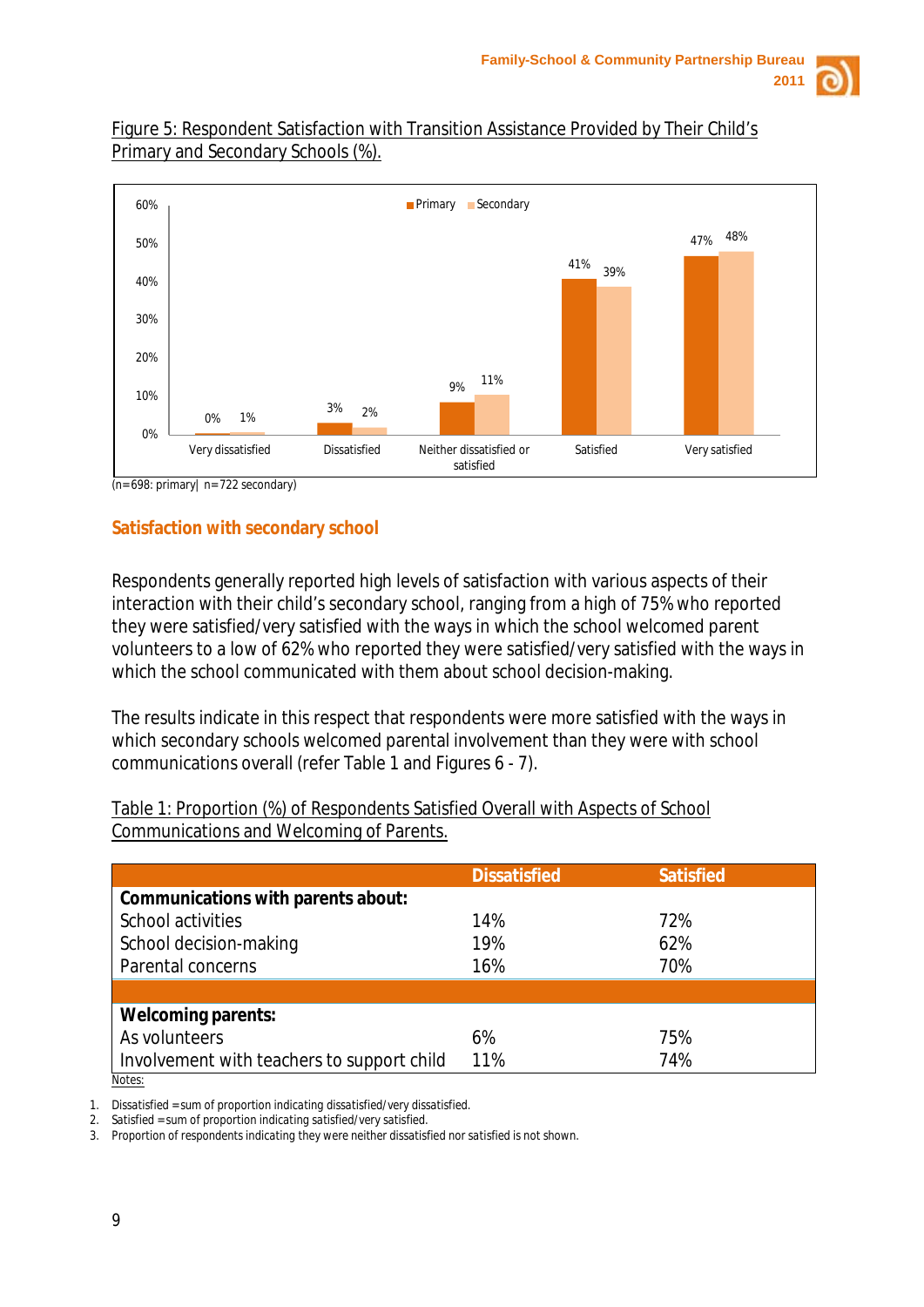

#### Figure 6: Respondent Satisfaction with School Communications about School Activities, School Decision-Making and Parental Concerns (%).



(n= 861)

#### Figure 7: Respondent Satisfaction with School Welcoming of Parent Volunteers and Parent Involvement in Communicating and Working with Teachers to Support Child's Learning (%).



(n= 854: volunteering| n=855: working with teachers)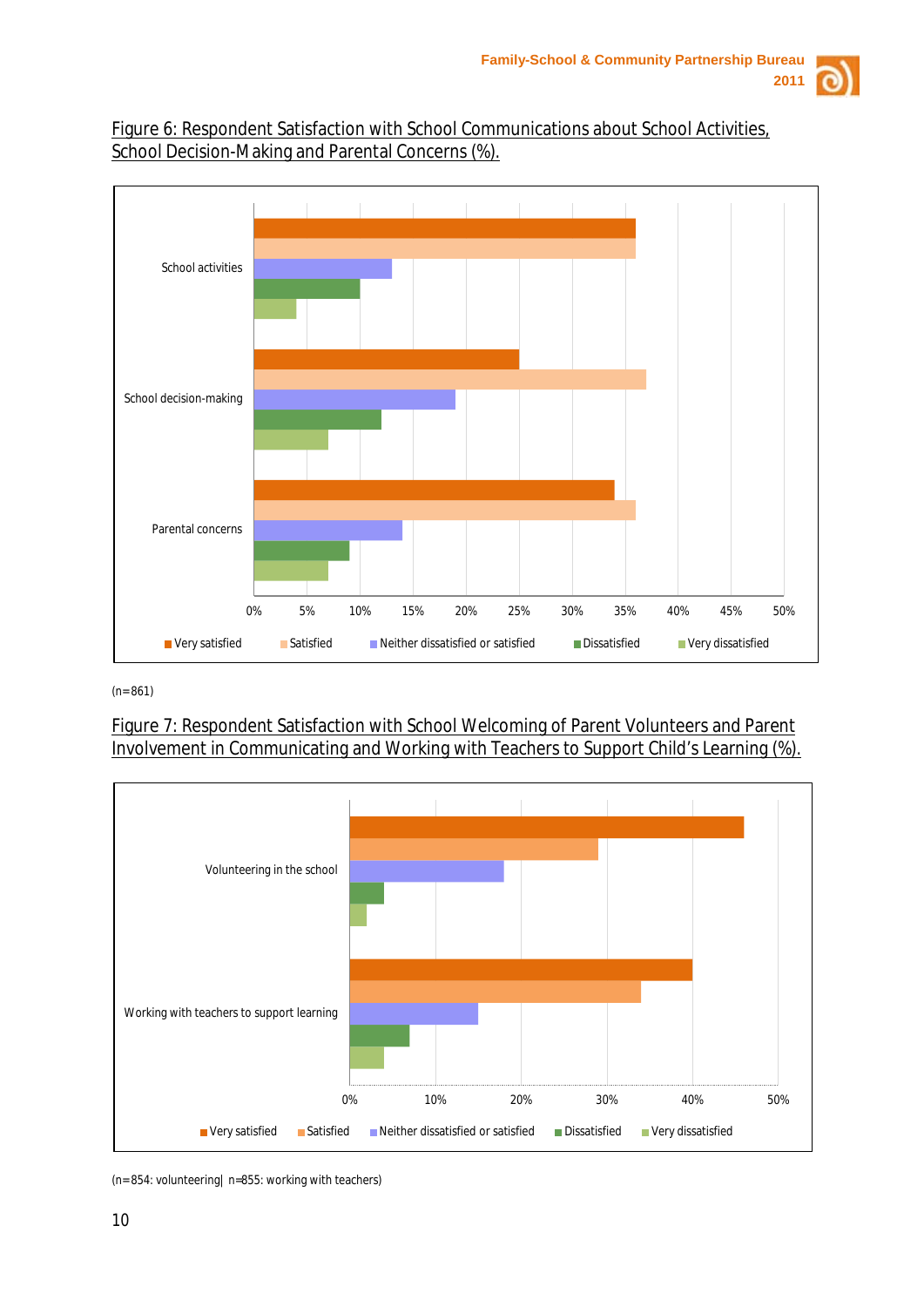

#### <span id="page-10-0"></span>**Importance of different aspects of parent involvement in schooling**

Respondents were provided with a three point importance scale to assess the importance of various aspects of parent involvement in schooling. While in retrospect a five point scale may have enabled better separation of variation in respondents' views, as the results stand, respondents tended to assign relatively high levels of importance to all aspects of parental involvement surveyed (as measured by the aggregate of the categories 'very important' and 'moderately important').

Given the high level of importance generally accorded by respondents, the analysis below focuses on the split between 'very important' and 'moderately important' as an indicator of respondent priorities.

Different aspects of parent involvement in schooling are listed below in order of importance to respondents:

- knowledge of their child's academic progress and performance (98% 'very important')
- support and assist child with school studies and interests (89% 'very important')
- communicate and work with teachers to support their child (89% 'very important')
- knowledge of their child's friendships, interests and concerns at secondary school (85% 'very important')
- parent participation in committees, volunteering and school events (45% 'very important').

Figure 8: Respondents by Importance of Various Aspects of Parent Involvement (%).



(n value ranged from 860 - 857)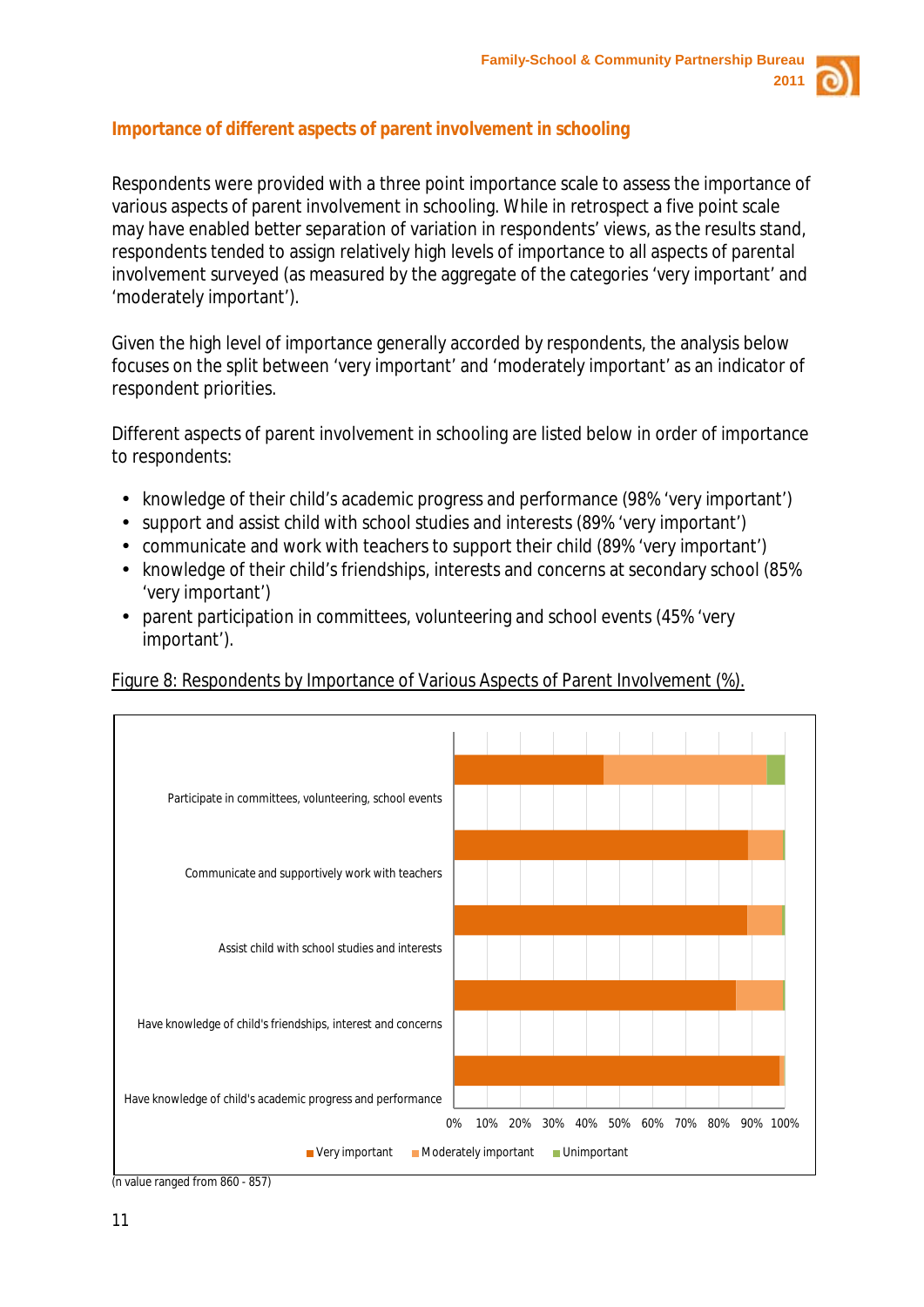

#### <span id="page-11-0"></span>**Parental involvement and barriers to engagement**

While the majority of respondents agreed that parents, as a whole, tend to be less involved in their children's secondary schooling than primary schooling, they expressed satisfaction with their own level of involvement. Thus while Figure 9 highlights that 81% of respondents believe parents are generally less involved, Figure 10 shows that 72% are satisfied overall with their own level of involvement in their child's secondary schooling.

Figure 10 also shows that just over one in 10 respondents (12%) are dissatisfied overall with their personal level of involvement. The reasons this subset of respondents most frequently cited for not being more involved were work commitments (42%) and lack of time (11%).



Figure 9: Level of Agreement That Parents Tend to be Less Involved in Children's Secondary Schooling than in Primary Schooling (%).

(n=859)



#### Figure 10: Satisfaction with Own Level of Involvement in Child's Secondary Schooling (%).

 $(n=849)$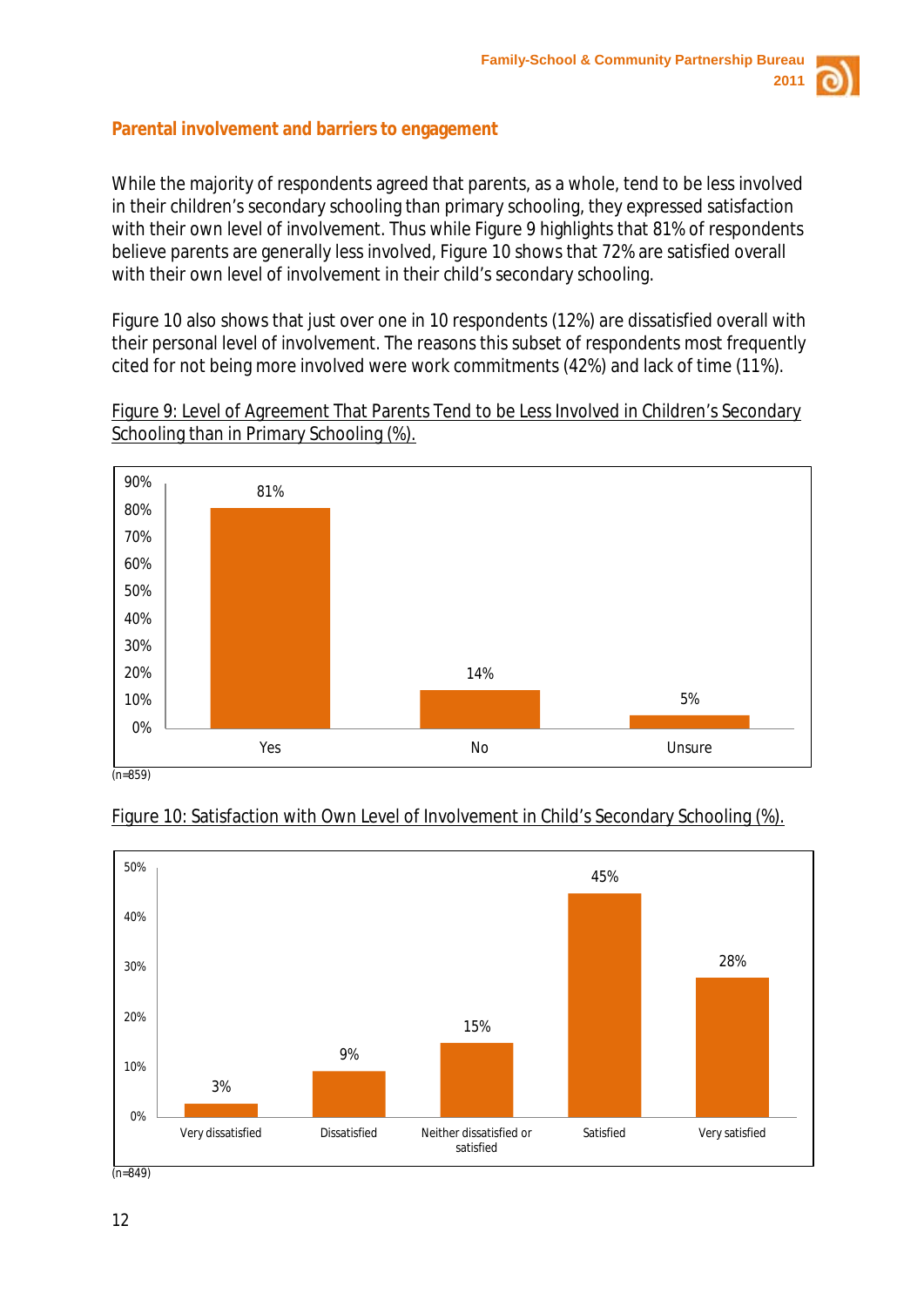





#### Figure 11: Reasons Dissatisfied/Very Dissatisfied Respondents are Not More Involved (%).

 $(n=103)$ 

Further to this, 80% of respondents agreed that it is more difficult for parents to be involved in their child's schooling as their child gets older (see Figure 12) and 49% considered adolescent children do not keep their parents sufficiently informed about school activities and rules, social issues and their studies (see Figure 13).



| Figure 12: Level of Agreement - It is More Difficult for Parents to be Involved in their Child's |  |  |
|--------------------------------------------------------------------------------------------------|--|--|
| Schooling as the Child gets Older.                                                               |  |  |

 $(n=857)$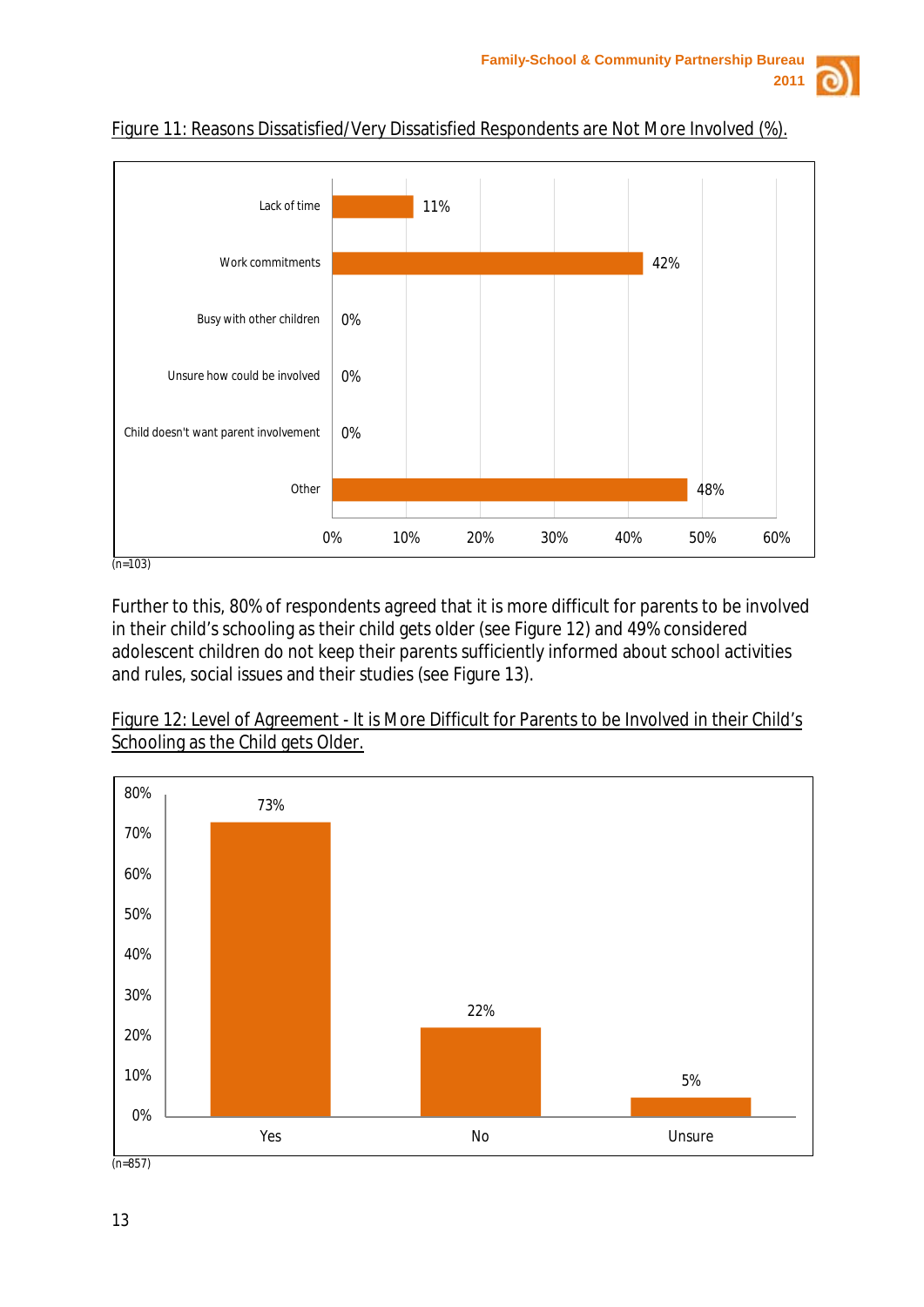

#### Figure 13: Level of Agreement - Adolescent Children Keep Their Parents Informed about School Activities and Rules, Social Issues and Their Studies.



#### <span id="page-13-0"></span>**Ideas to improve parent involvement**

In two free texts questions where no response categories were provided, survey respondents were first invited to offer ideas about what could be done to increase or further support parents' involvement in their child's secondary schooling, and to then provide any further comments. The commentary below focuses primarily on responses to the question about ideas to increase parental involvement which were provided by a total of 44% of all respondents.

The majority (48%) of such comments highlighted the need for schools to improve their communications, with a further 7% pointing to a need for schools to be more welcoming of parental involvement. The focus on schools taking action was somewhat counterbalanced by comments (11%) suggesting that parents could do more to engage in their child's schooling. The remaining comments (34%) could not be further categorised and are identified in Figure 14 below as 'other'.



#### Figure 14: Proportion (%) of Free Text Comments by Comment Type

 $(n=377)$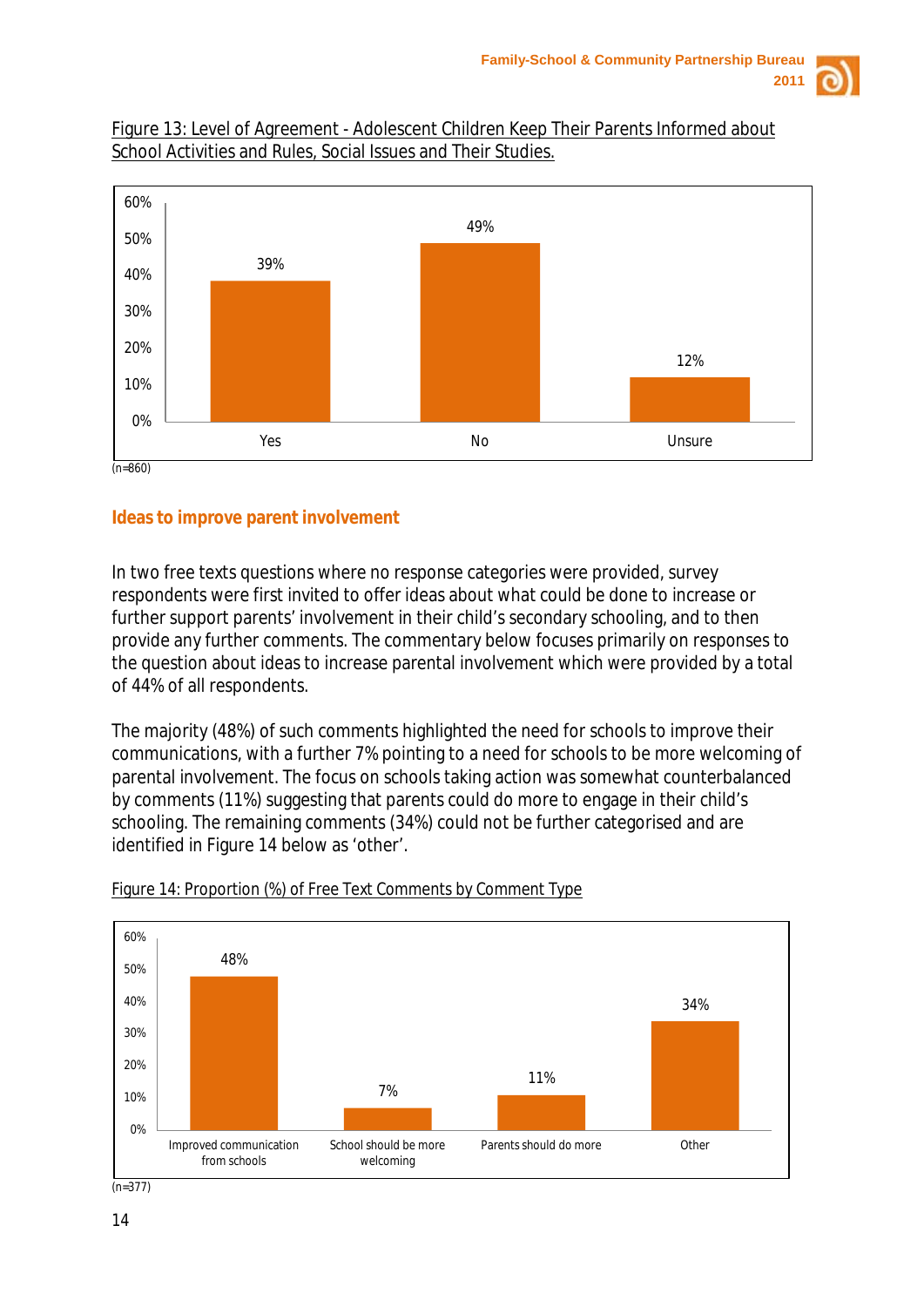

Comments relating to the need to improve school communications were further categorised as follows:

- more communication (74 responses)
- more or improved electronic communication (54 responses)
- more direct communication with child's teachers (47 responses)
- better quality communication (eight responses).

#### Addressing work barriers

Bearing in mind that work commitments and to a lesser extent, lack of time, were most frequently cited as key obstacles by parents who were dissatisfied overall with their personal level of involvement in their child's secondary schooling, the following individual comments – made by respondents in this cohort and others, have resonance:

*Parents spend a lot more time working and finding the time becomes difficult …*

*Schools tend to be less willing to involve parents due to work commitment restrictions …*

*As a single mum, it becomes very difficult to juggle work and school involvement, very difficult to follow through with school activities … it [would] be better for school activities to be on the week-end so parents do not need to take time off. The number of parents helping out during the day is decreasing because they are working. But we need them not only as officials and chaperones but also in a supportive capacity. Grandparents should also be involved as they have a lot of knowledge and often have more spare time than parents …*

*Children at Catholic schools may suffer as a result of their parents' need to work in order to afford the higher fees; contact between parents and the school is less frequent as a result …*

*Perhaps more consideration for working parents – often not enough notice is given for meetings and so on, so it's difficult for parents to organise …*

*Most things take place during the day, meaning time off work … More days off for parents …*

*[It would be good to have] greater income support so you can have time to attend school events (instead of working) …*

*Make it so that parents don't have to work so much so that they can be more involved (i.e. live off a single income and take part in schooling …*

*Reduce ... school costs in general in exchange for volunteering ...*

*School activities should be organised within the localities from where kids come from, especially if they travel a far distance to get to school …*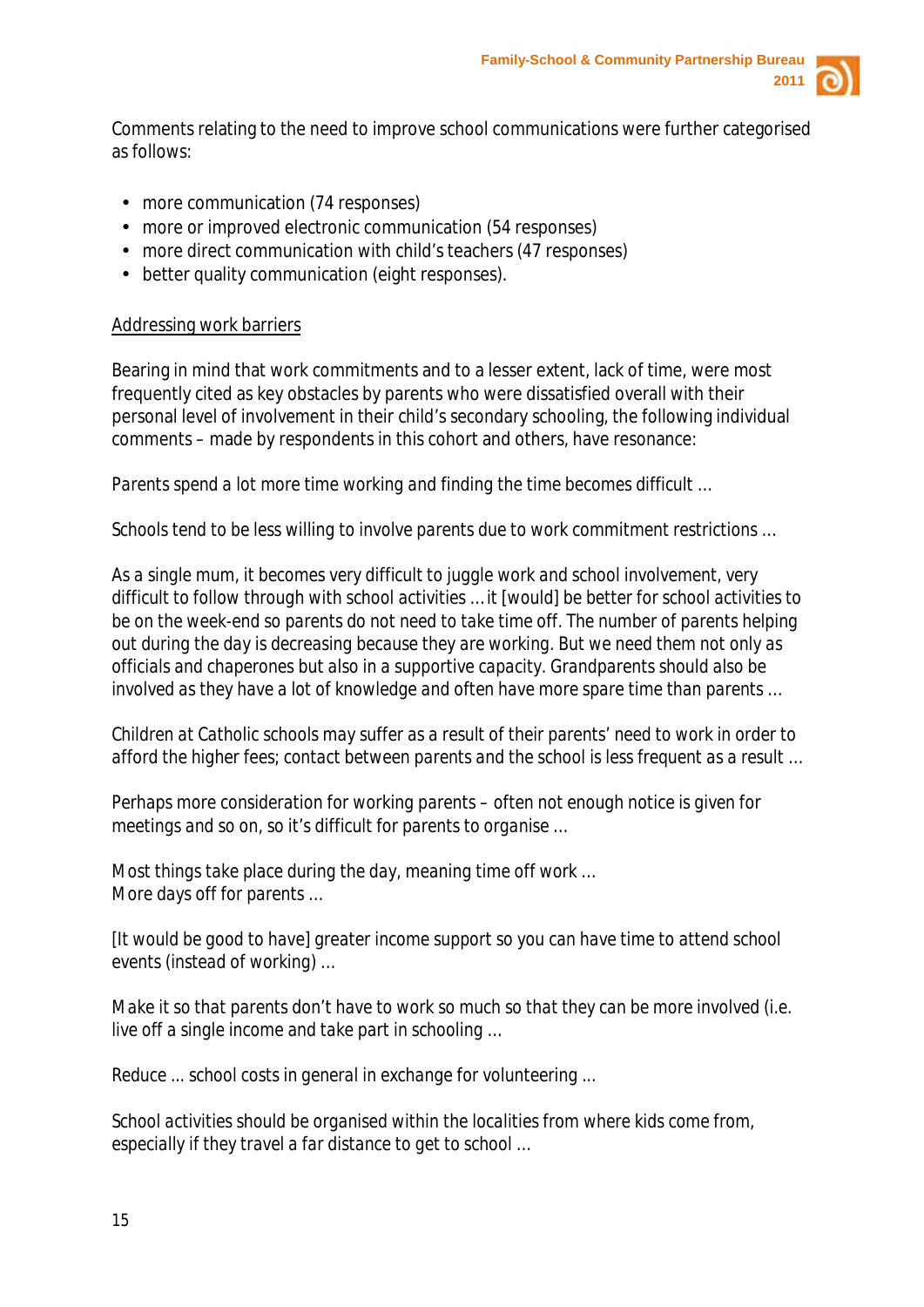

#### Improving communication

In support of the case for more communication per se, as well as better quality communication, the following comments provide a broad brush picture of parents' interests around such matters as course and curriculum requirements, academic progress and performance, student engagement in schooling/ learning and social development:

*More feedback from school; I get the feeling that schools tend to provide more support for, and show more interest in, the children that are enthusiastic rather than the ones who aren't and those children then get left behind …*

*Feedback is important; used to receive feedback for assignments and tests but now it appears not to be the case …*

*Parents should be informed as soon as possible if their child's grades start dropping, as opposed to only finding out when report cards are due …*

*More parent/teacher nights so parents can meet teachers and talk about the children ...*

*Maintaining good relationships between parents, teachers and principals is key to maintaining good relationships with children …*

*Interaction with parents and kids in after school classes about issues with school and social issues …*

*Course outline for the term; more regular meetings with the parents …*

*Having knowledge of the curriculum in advance ...*

*Offer exam timetables earlier to ensure I can assist with [my] child's study ...*

*More observations on developing personalities, not just academic performance …*

*If parents are made aware of the curriculum (and) if they're made aware of more support earlier on in the child's life. Parents don't know how the [child's] academic career is going throughout their life.*

*Schools could have more programs to help [students] leave school with parental input … Need more parent to parent socialising to create a better community ...*

*A single point of contact would be helpful ...*

As well, several comments point to the potential value of schools encouraging children to understand and appreciate the importance of parental involvement/engagement in their schools and schooling:

*Telling children that it's okay for parents to be involved in their studying ...*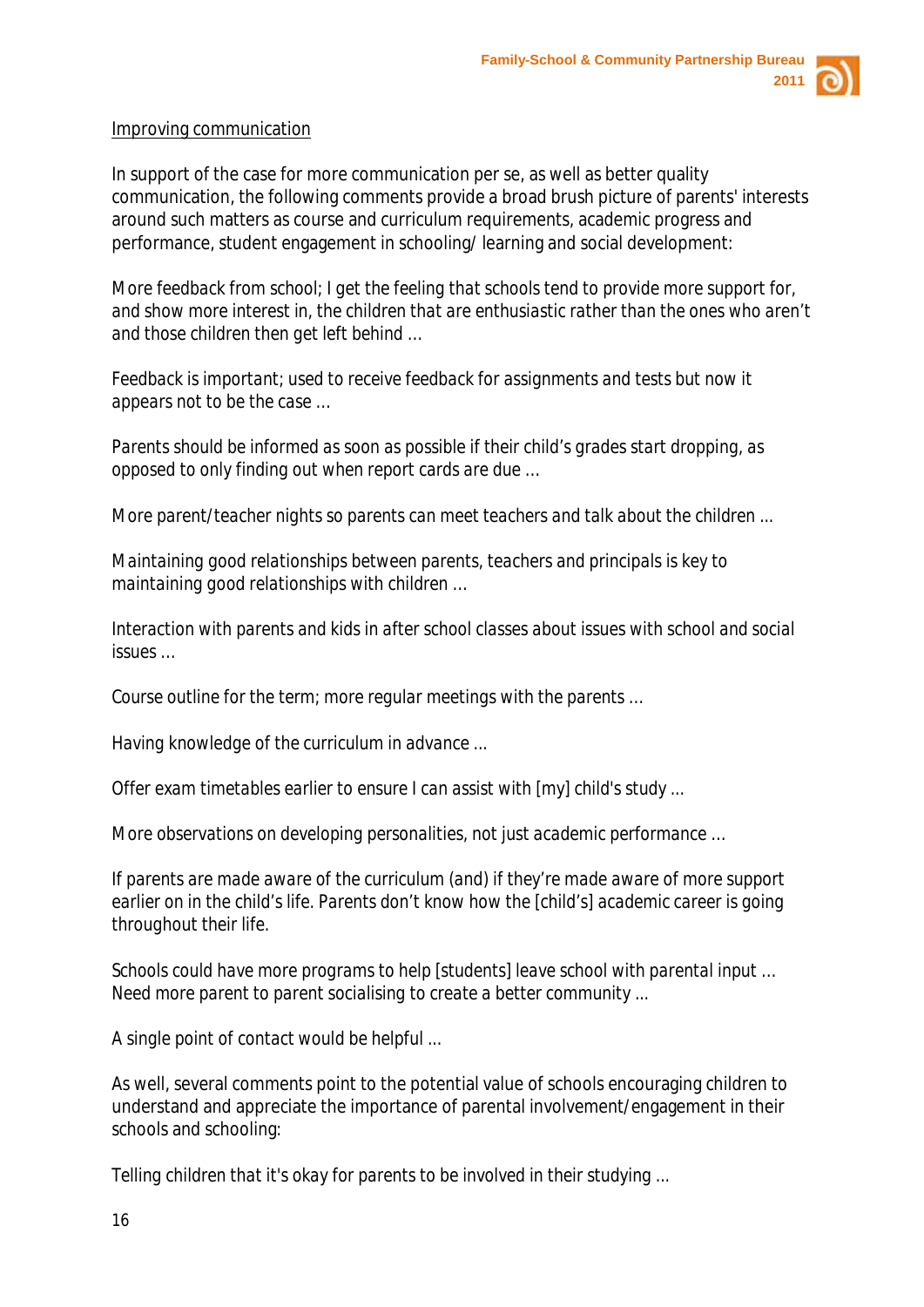

*If children don't want their parents hanging around then it's harder to get involved. Reeducation of the children could help ...*

*Children often do not wish for their parents to be involved. Getting the children excited about parental involvement would help ...*

*Children need to be educated to involve their parents more actively in their schooling ...*

*Trying to get kids to talk about things that go on at school to their parents ...*

While more frequent communication with parents may be labour intensive for teachers there could be benefits for school staff, as indicated by the comment 'parents should be informed about when their child is disciplined so that teachers do not shoulder all the burden'.

In addition, several respondents proffered the view that additional human resources were critical to more effective communication and relationship building:

*More money in schools, so schools could employ someone to act in the roll of mediator between the school and the parents ...*

*It's primarily more teachers we need so that teachers can have more personal contact with the kids and parents; more knowledge of the children having difficulty in school and more reaction from teachers …*

*I don't think teachers have a very easy job. Unfortunately they have to deal with thirty separate personalities in each class and, in high school, hormonal personalities. At the end of the day, there should be more one on one time between teacher and student in order for them to connect ...*

*[There] should be a department specifically to investigate complaints made by parents at non-school events between children at the same school ...*

*The presence of social workers and counsellors really assists children, especially those who may have problems at home ...*

As noted above, the more specific need for increased and/or improved electronic communication attracted a deal of attention and, here, it is worth noting that although some respondents clearly appreciated their school's endeavours in this domain, others were just as clearly frustrated.

The perceived over reliance on website technology was a particular focus for comment:

*[I] don't like that everything is on the internet now. Technology can be useful but sometimes the old fashioned newsletter that comes home is much more accessible than over the internet …*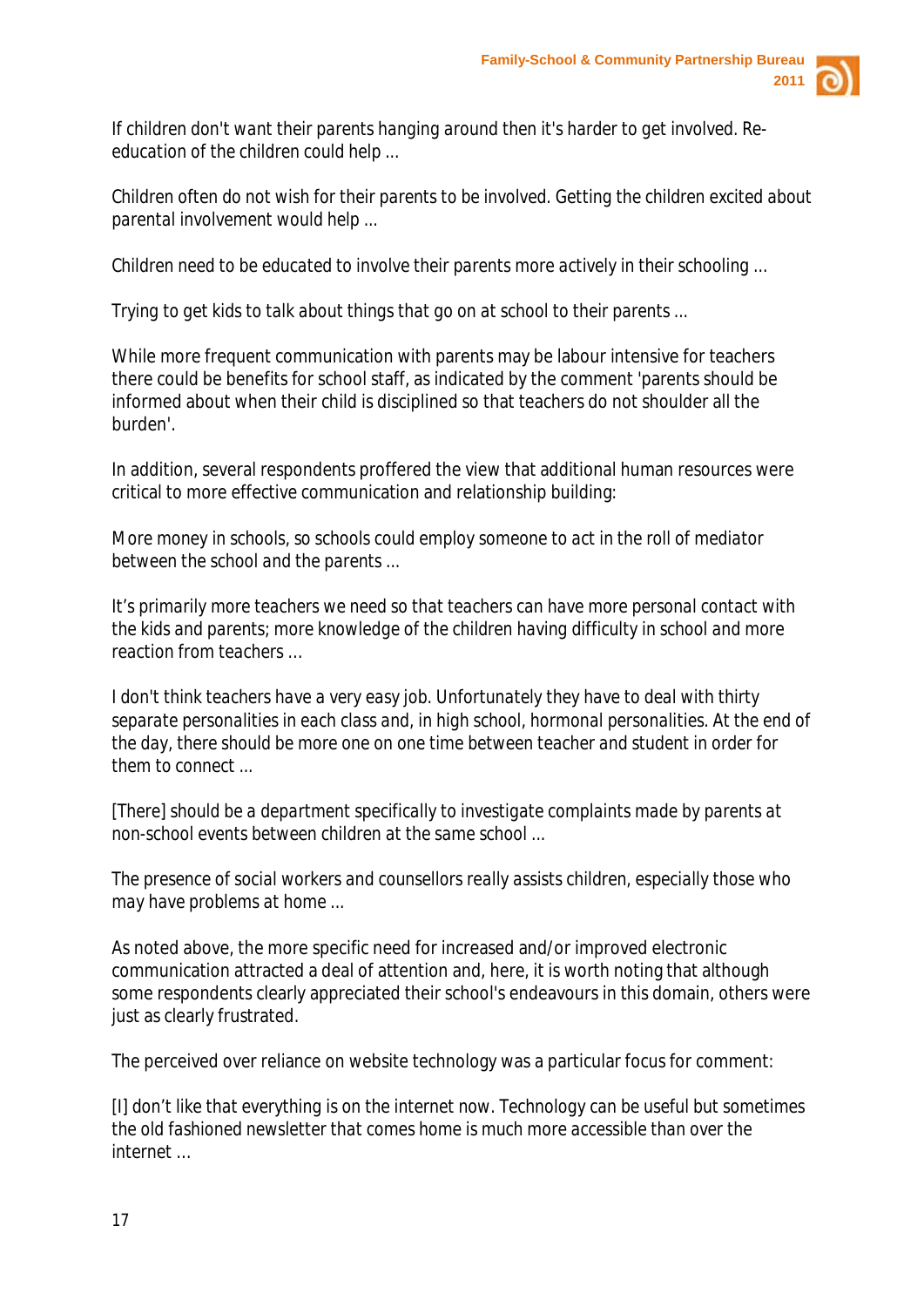

*Giving information via the internet or just notes are (sic) not good enough …*

*Not all parents are computer literate/ well-educated; it could be unfair that some schools rely on the internet/ email to communicate with parents …*

*I cannot access the internet at home and feel that stops me from communicating with the school to the fullest extent I can. The school does not hand out hard copy newsletters etc. to go home with children …*

*It's really important that parents are given the option between using computers and technology to support their children and using paper, text etc. [So] that – or giving parents the most user-friendly technology, websites and software to work with …*

#### Taking ownership

Recalling that 7% of the free text comments pointed to the need for schools to be more welcoming, and a further 11% for parents to do more, respondents' views on who - if anyone - should take the lead in encouraging and achieving more parent involvement are insightful:

*It's down to the children to take an interest and stay involved, and involve their parents in what they do ...*

*Parents shouldn't be too involved. Children should remain independent ...*

*[It is] up to the individual parent of (sic) what they can and can't do ...*

*Mainly at home is where the parental support should come ... schools don't necessarily need parental involvement at the school itself ...*

*Parental involvement can come from the home as well ...*

*[It] depends on the parents' level of education and commitment. Better resourcing [is needed] ...*

*It's all individual; different family traits and values determine how they approach education ...*

*It's an individual thing - parents will only be as involved as they want to be.*

*Schools need to be more open to parental suggestions [as] to how to keep their children engaged at school ...*

*[It] depends on the school and their need to get parents involved ...*

*[It] depends on the structure and the vision and moral issues in the school ...*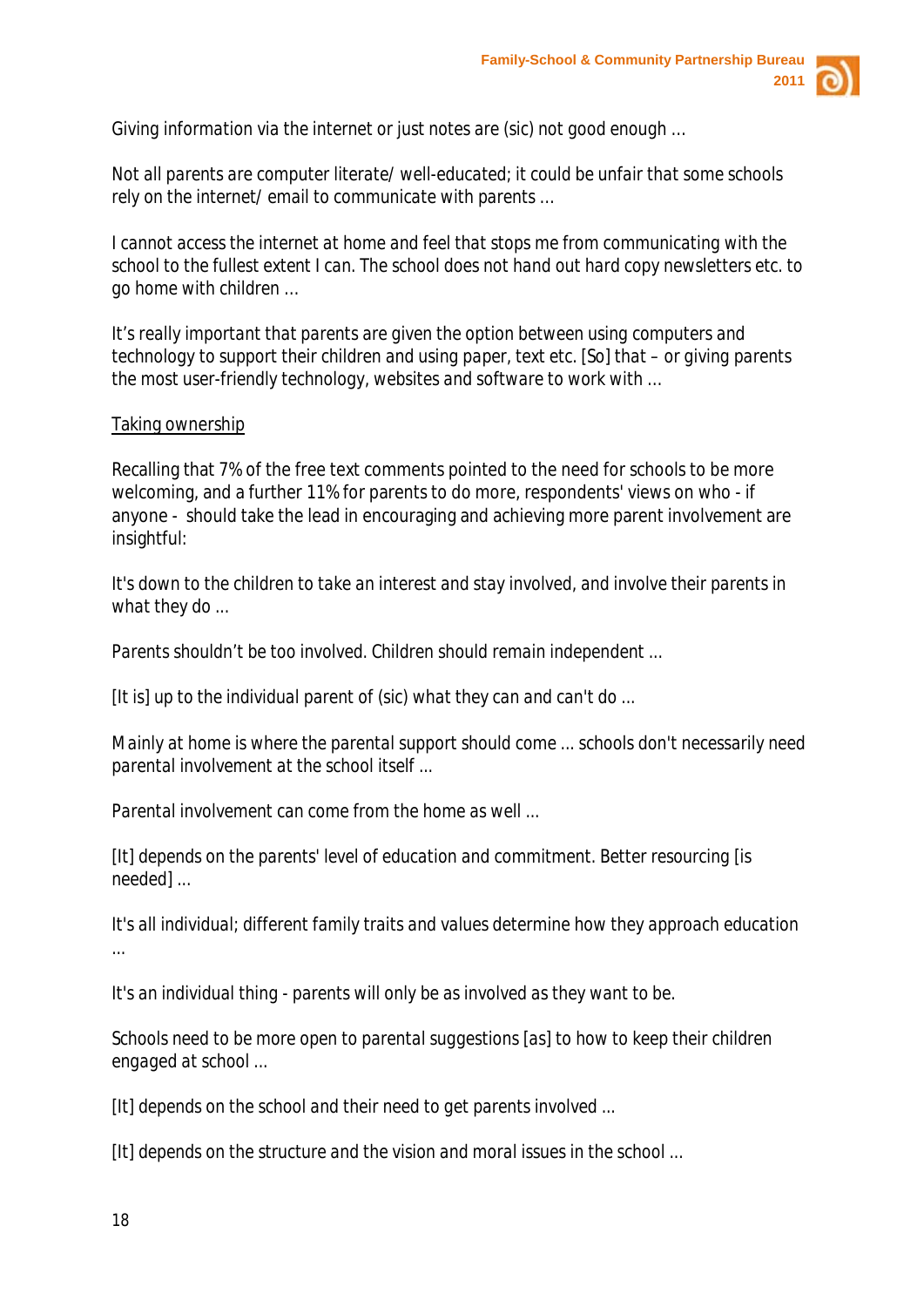

*More parental involvement initiated by the school ...*

*Individual schools could send out individual surveys to monitor parents' involvement and ideas …*

*The school asking parents for their involvement, not just at committee meetings. Committees don't suit everybody; other options would be preferred ...*

Equally, acknowledgement of shared responsibility is evident in the following comments:

*Contact the school if there are problems; more updates about academic progress of the child ...*

*Teachers should create more programs which parents can involve themselves in; parents should make sure they can always communicate with their children no matter what ...*

Finally, two comments that have salience in the context of the researched benefits of parental engagement in children's learning - including at the secondary school level - are:

*Parents often don't know what can be done ...*

*More promotion of the things that parents can do to assist - even if these things are at home ...*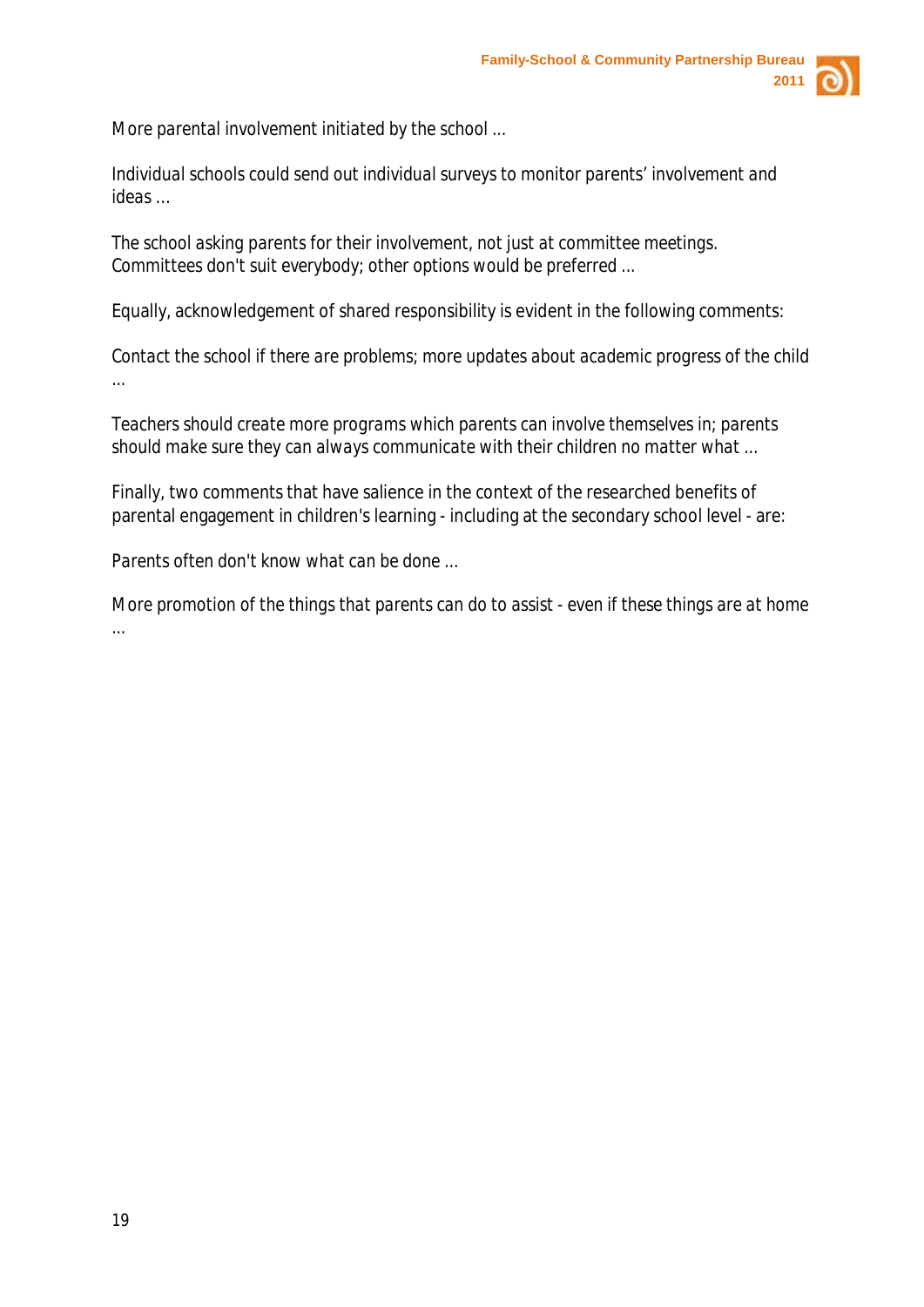

## <span id="page-19-0"></span>**Final comments**

Based on experience with previous surveys it appears respondents will generally report a higher level of satisfaction with narrow or specific aspects of a broad service than they do with the service as a whole. This is most likely because more general questions tend to lead respondents to take into account all their experiences with a service and hence the likelihood of taking into account difficult experiences increases. In some cases, these difficult experiences are relevant to the service, and in others they are not.

Taking the nature of satisfaction surveys into account, then, it is not surprising that respondents were more satisfied with the assistance provided by schools in the transition from primary to secondary schooling (averaging around 80% satisfied) than they were with general aspects of secondary school communications and welcoming of parents (averaging around 70% satisfied).

The lower level of respondent satisfaction with school communications overall, and in particular with communications relating to school decision-making, is certainly worth considering in more detail. However, this should not be pursued to the exclusion of the findings relating to the welcoming of parents as volunteers and as partners in their children's learning. The free text comments in the report highlight widely differing understandings about the meaning of, and scope for, parental involvement/engagement in secondary school contexts and the locus of responsibility for the same.

In the face of research findings that consistently show parent involvement/engagement including at the secondary school level - improves student academic achievement and other outcomes, the following findings collectively present a considerable challenge to schooling stakeholders:

- Respondents assigned a relatively low level of importance to parent participation in committees, volunteering and school events (only 45% indicated it was very important)
- Respondents were firmly of the view that parents tend to be less involved in their child's secondary school than in their primary school (level of agreement was 81%)
- Respondents strongly agreed that it is more difficult for parents to be involved in their child's schooling as their child gets older (level of agreement was 80%)
- Close to half (49%) of all respondents believed that adolescent children don't keep their parents sufficiently informed about school activities and rules, social issues and their studies (another 12% were unsure).

#### The challenge?

How to build understanding of the meaning and benefits of effective parent involvement/ engagement in secondary schooling contexts when many parents are time poor, schools and teachers are stretched and students are ambivalent, embarrassed or bent on independence?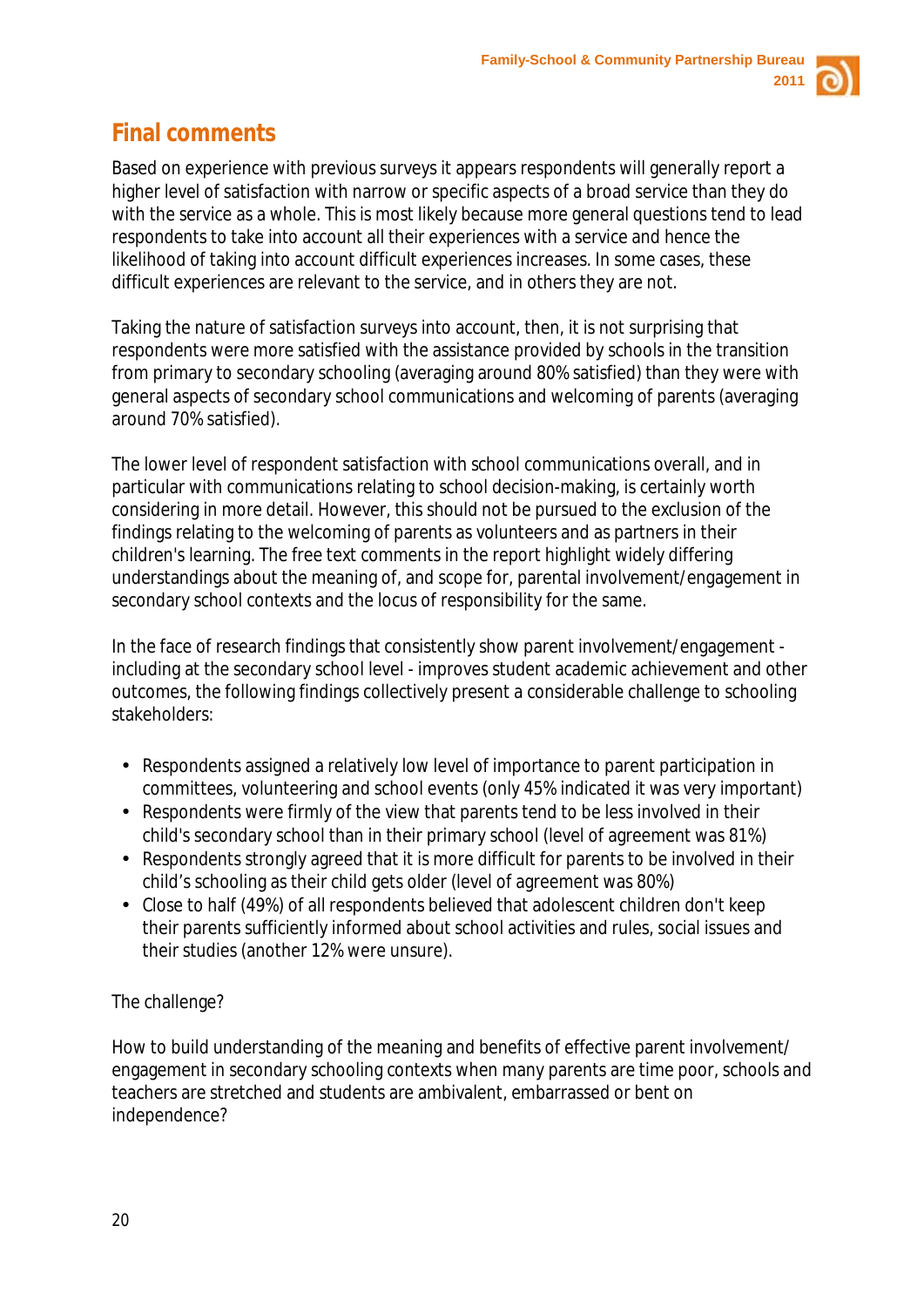

## **Appendix 1: The Survey Questionnaire**

#### **Introduction**

Hello, my name is …., I'm ringing on behalf of the Family-School & Community Partnerships Bureau. I'm calling as part of an Australian Government national study. Are you a parent or guardian of a child attending secondary school?

*In most states and territories secondary school covers Yrs 7-12, except in Queensland which includes Yrs 8-12 only*

*If 'no' or child is home-schooled*

Thank you very much for your time.

*If 'yes'*

I'd like to ask you some questions about barriers to parental involvement in schools. The information you provide will be used to target the work of the Family and Schools Community Partnerships Bureau to the needs of parents. The survey will take approximately ten minutes to complete, the information I collect will only be used for the purpose of this study and your responses will be kept confidential and anonymous. Are you willing to participate, either now or at another time convenient to you?

<span id="page-20-0"></span>*If 'yes' and now is convenient proceed to Question 1. If 'yes' but now is not convenient arrange an alternative time.*

*If 'no'*

Thank you very much for your time.

| <b>Question</b>                                                                                                               | Response options | Comments for further guidance for<br>interviewer                                                                                  |
|-------------------------------------------------------------------------------------------------------------------------------|------------------|-----------------------------------------------------------------------------------------------------------------------------------|
| How old is your (oldest) child who attends secondary<br>school?<br>All the questions in the survey will relate to this child. | Age              | Where the respondent has more than one<br>child at secondary school, the following<br>questions pertain only to the eldest child. |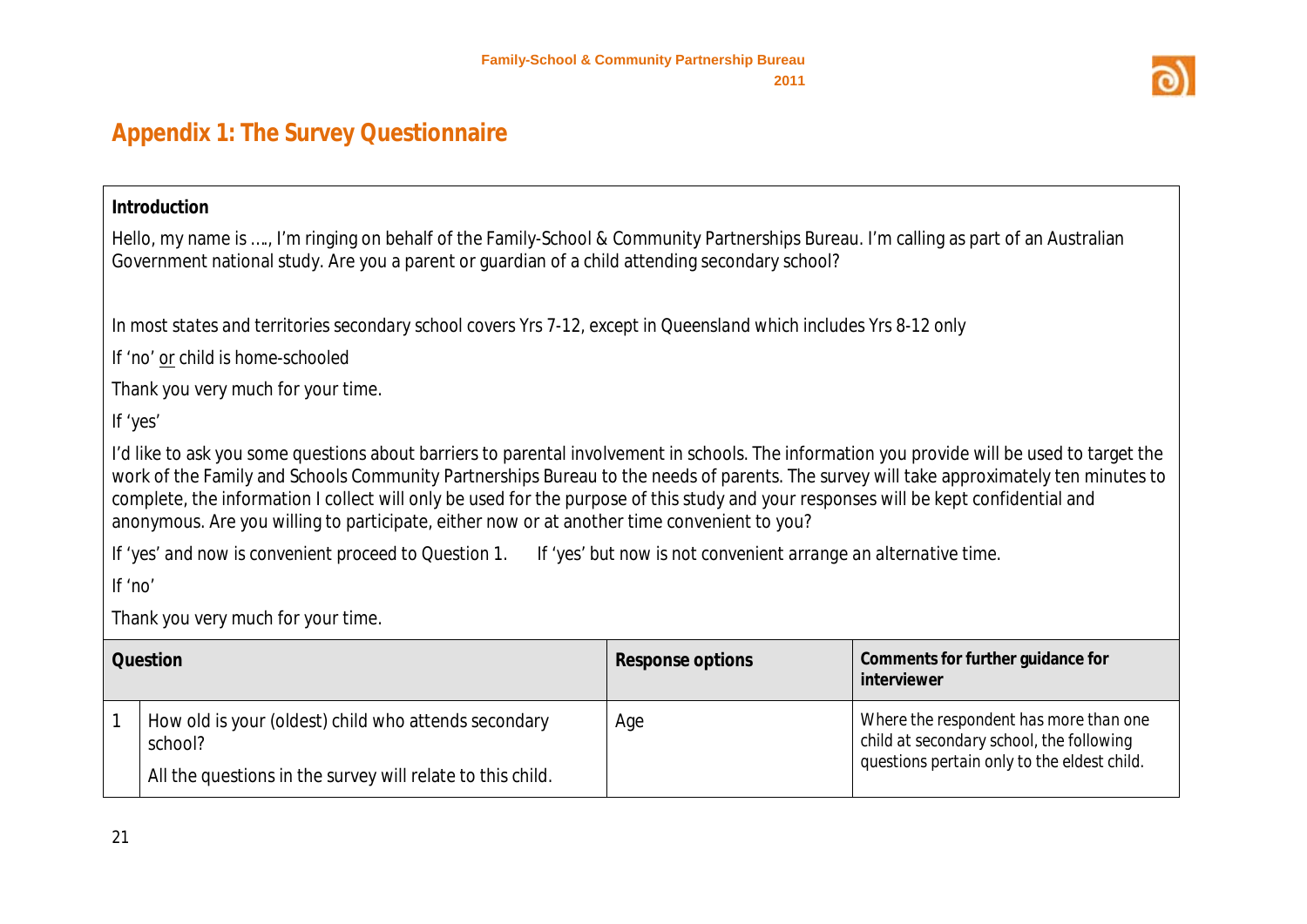

| $\overline{2}$ | Is the child attending a Government, Catholic or other Non-<br>Government school?                                                                                                                                                                                                                | Government<br>Catholic<br><b>Other Non-Government</b><br>school | Government aka Public or State schools<br>Non-Government aka Private or<br>Independent schools (e.g. Anglican,<br>Christian, Islamic, Steiner.) |
|----------------|--------------------------------------------------------------------------------------------------------------------------------------------------------------------------------------------------------------------------------------------------------------------------------------------------|-----------------------------------------------------------------|-------------------------------------------------------------------------------------------------------------------------------------------------|
| 3              | Did your child's primary school provide assistance in<br>preparing your family for your child's transition from<br>primary to high school?<br>If 'yes', proceed to next question. If 'no' or 'unsure', skip the<br>next question and proceed to question 5.                                      | Yes<br><b>No</b><br>Unsure                                      |                                                                                                                                                 |
| 4              | How satisfied were you with the assistance provided by<br>your child's primary school? I will read 5 options, select the<br>option which best represents your satisfaction level<br>Very dissatisfied<br><b>Dissatisfied</b><br>Neither dissatisfied or satisfied<br>Satisfied<br>Very Satisfied |                                                                 |                                                                                                                                                 |
| 5              | Did your child's secondary school provide assistance in<br>preparing your family for your child's transition from<br>primary to high school?                                                                                                                                                     | Yes<br><b>No</b><br>Unsure                                      |                                                                                                                                                 |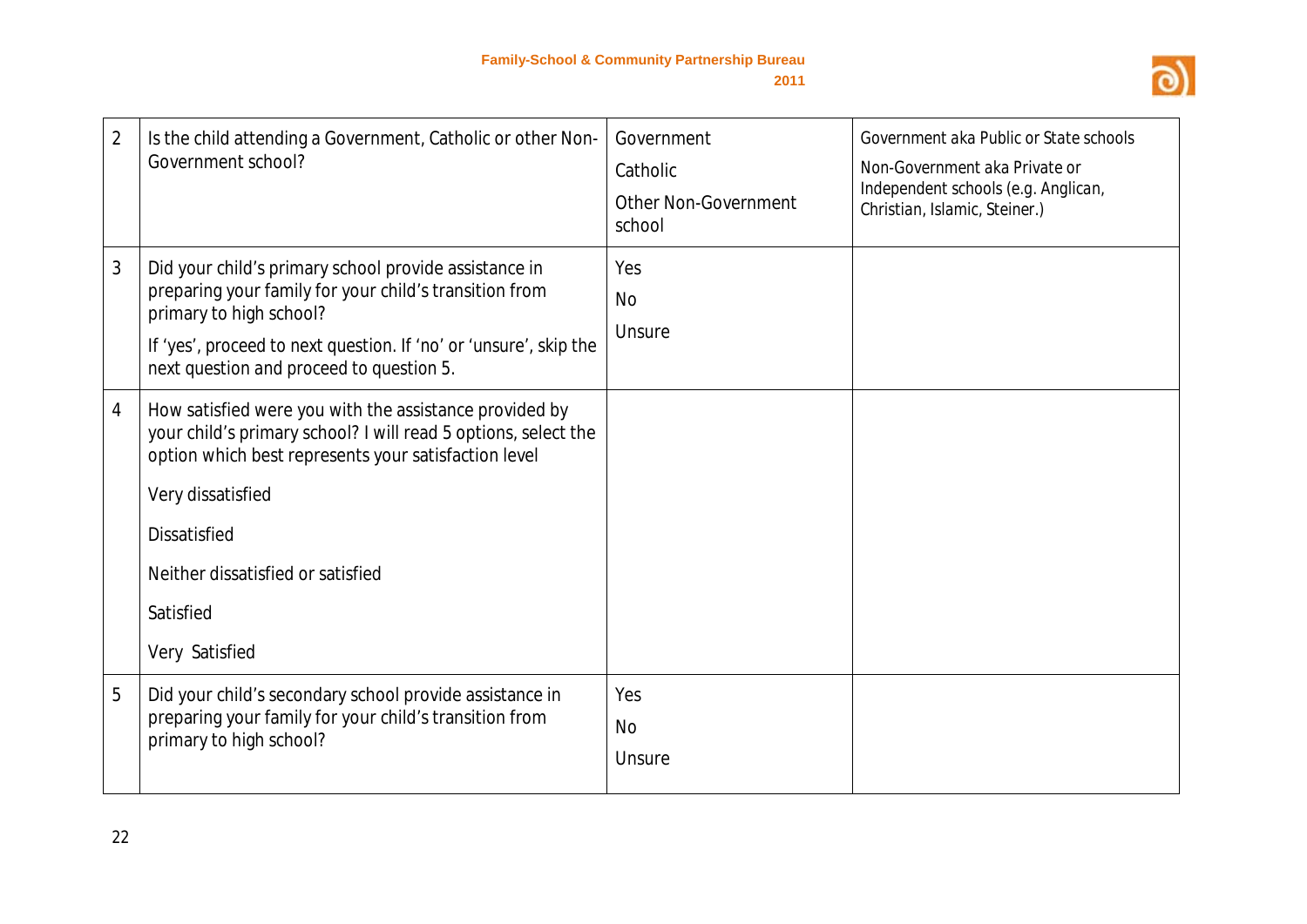

|   | If 'yes', proceed to next question. If 'no' or 'unsure', skip the<br>next question and proceed to question 7.                                                  |                                                                              |
|---|----------------------------------------------------------------------------------------------------------------------------------------------------------------|------------------------------------------------------------------------------|
| 6 | How satisfied were you with the assistance provided by<br>your child's secondary school? Select one of the following<br>five options:                          |                                                                              |
|   | Very dissatisfied                                                                                                                                              |                                                                              |
|   | <b>Dissatisfied</b>                                                                                                                                            |                                                                              |
|   | Neither dissatisfied or satisfied                                                                                                                              |                                                                              |
|   | Satisfied                                                                                                                                                      |                                                                              |
|   | Very Satisfied                                                                                                                                                 |                                                                              |
|   | The following questions refer to the secondary school your child is currently attending.                                                                       |                                                                              |
| 7 | How satisfied are you with the way in which your child's<br>school communicates with you about school activities?<br>Select one of the following five options: | School activities include classes, excursions,<br>sporting and music events. |
|   | Very dissatisfied                                                                                                                                              |                                                                              |
|   | <b>Dissatisfied</b>                                                                                                                                            |                                                                              |
|   | Neither dissatisfied or satisfied                                                                                                                              |                                                                              |
|   | Satisfied                                                                                                                                                      |                                                                              |
|   | Very Satisfied                                                                                                                                                 |                                                                              |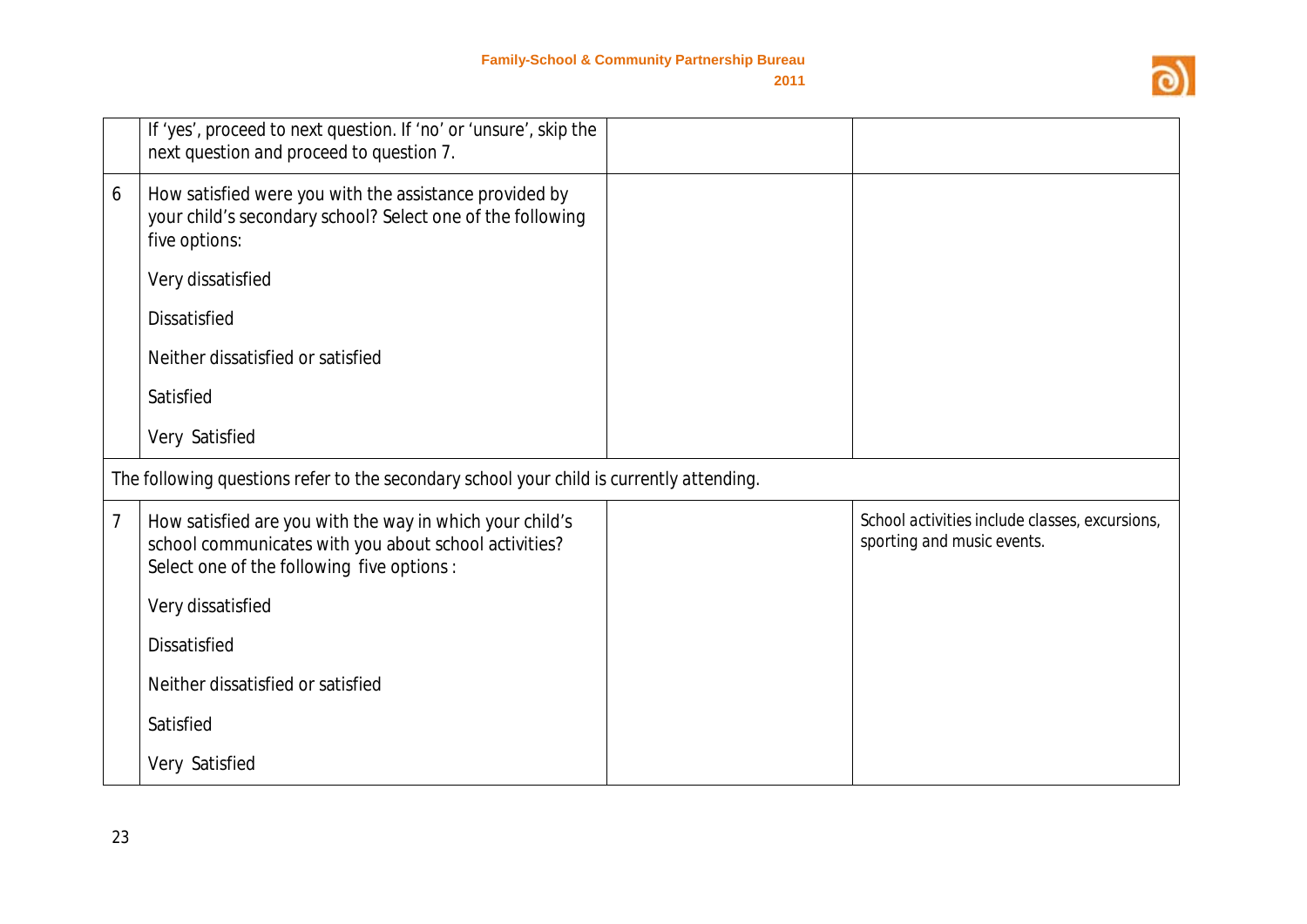

| 8  | How satisfied are you with the way in which your child's<br>school communicates with you about school decision-<br>making? Select one of the following five options:                    | School decision-making includes school<br>policies on mobile phones, dress codes and<br>bullying. |
|----|-----------------------------------------------------------------------------------------------------------------------------------------------------------------------------------------|---------------------------------------------------------------------------------------------------|
|    | Very dissatisfied                                                                                                                                                                       |                                                                                                   |
|    | <b>Dissatisfied</b>                                                                                                                                                                     |                                                                                                   |
|    | Neither dissatisfied or satisfied                                                                                                                                                       |                                                                                                   |
|    | Satisfied                                                                                                                                                                               |                                                                                                   |
|    | Very Satisfied                                                                                                                                                                          |                                                                                                   |
| 9  | How satisfied are you with the way in which your child's<br>school communicates with you about parental concerns?<br>Select one of the following five options:                          |                                                                                                   |
|    | Very dissatisfied                                                                                                                                                                       |                                                                                                   |
|    | <b>Dissatisfied</b>                                                                                                                                                                     |                                                                                                   |
|    | Neither dissatisfied or satisfied                                                                                                                                                       |                                                                                                   |
|    | Satisfied                                                                                                                                                                               |                                                                                                   |
|    | Very Satisfied                                                                                                                                                                          |                                                                                                   |
| 10 | In your experience how important do you think it is that<br>parents have knowledge of their child's academic progress<br>and performance? Select one of the following three<br>options: |                                                                                                   |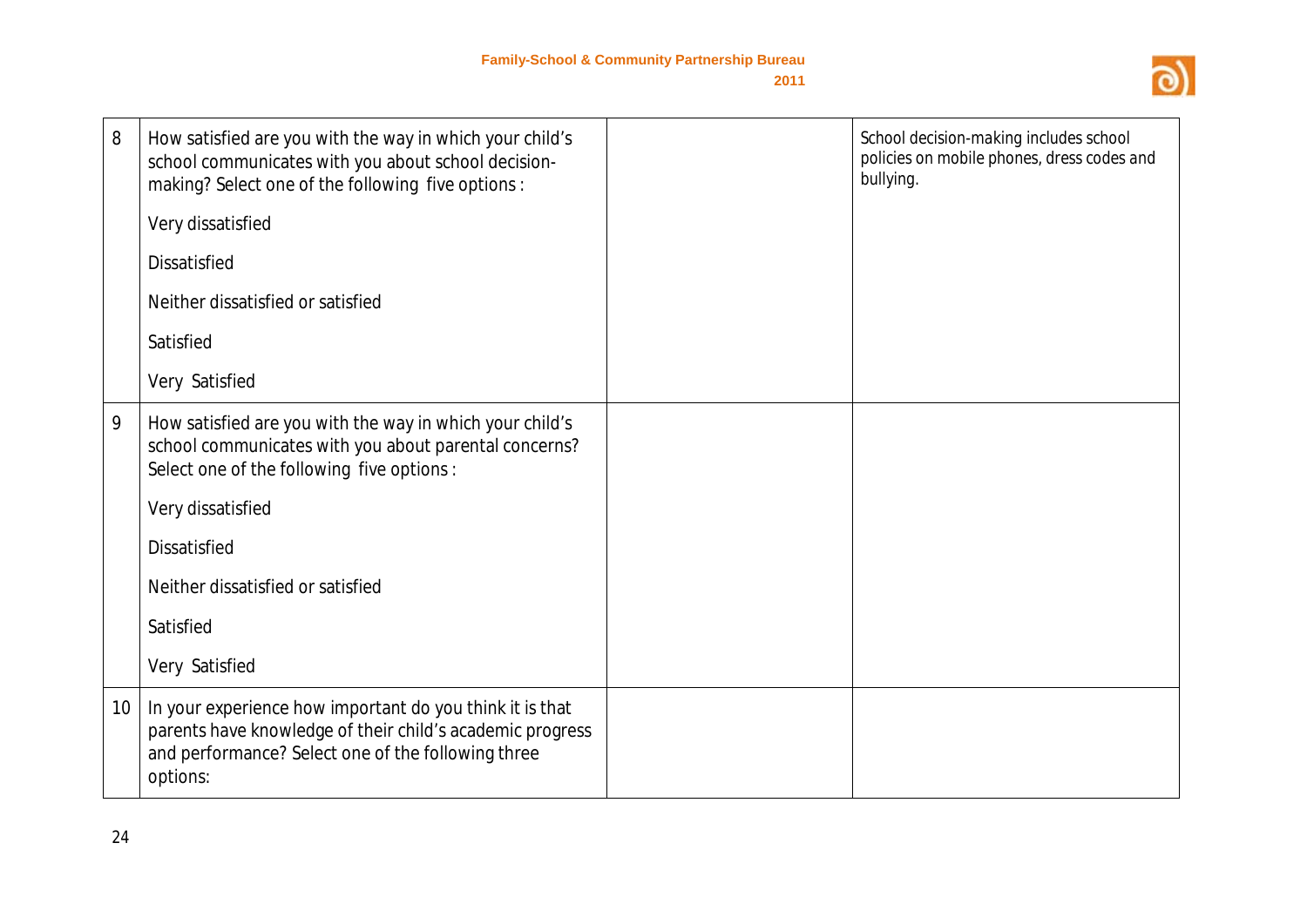

|    | Very important                                                                                                                                                                                                      |  |
|----|---------------------------------------------------------------------------------------------------------------------------------------------------------------------------------------------------------------------|--|
|    | Moderately important                                                                                                                                                                                                |  |
|    | Unimportant                                                                                                                                                                                                         |  |
| 11 | In your experience how important do you think it is that<br>parents have knowledge of their child's friendships,<br>interests and concerns at secondary school? Select one of<br>the following three options:       |  |
|    | Very important                                                                                                                                                                                                      |  |
|    | Moderately important                                                                                                                                                                                                |  |
|    | Unimportant                                                                                                                                                                                                         |  |
| 12 | In your experience how important do you think it is that<br>parents support and assist their children with school<br>studies and interests (such as sport and music)? Select one<br>of the following three options: |  |
|    | Very important                                                                                                                                                                                                      |  |
|    | Moderately important                                                                                                                                                                                                |  |
|    | Unimportant                                                                                                                                                                                                         |  |
| 13 | In your experience how important do you think it is that<br>parents communicate and work with teachers to support<br>their child? Select one of the following three options:                                        |  |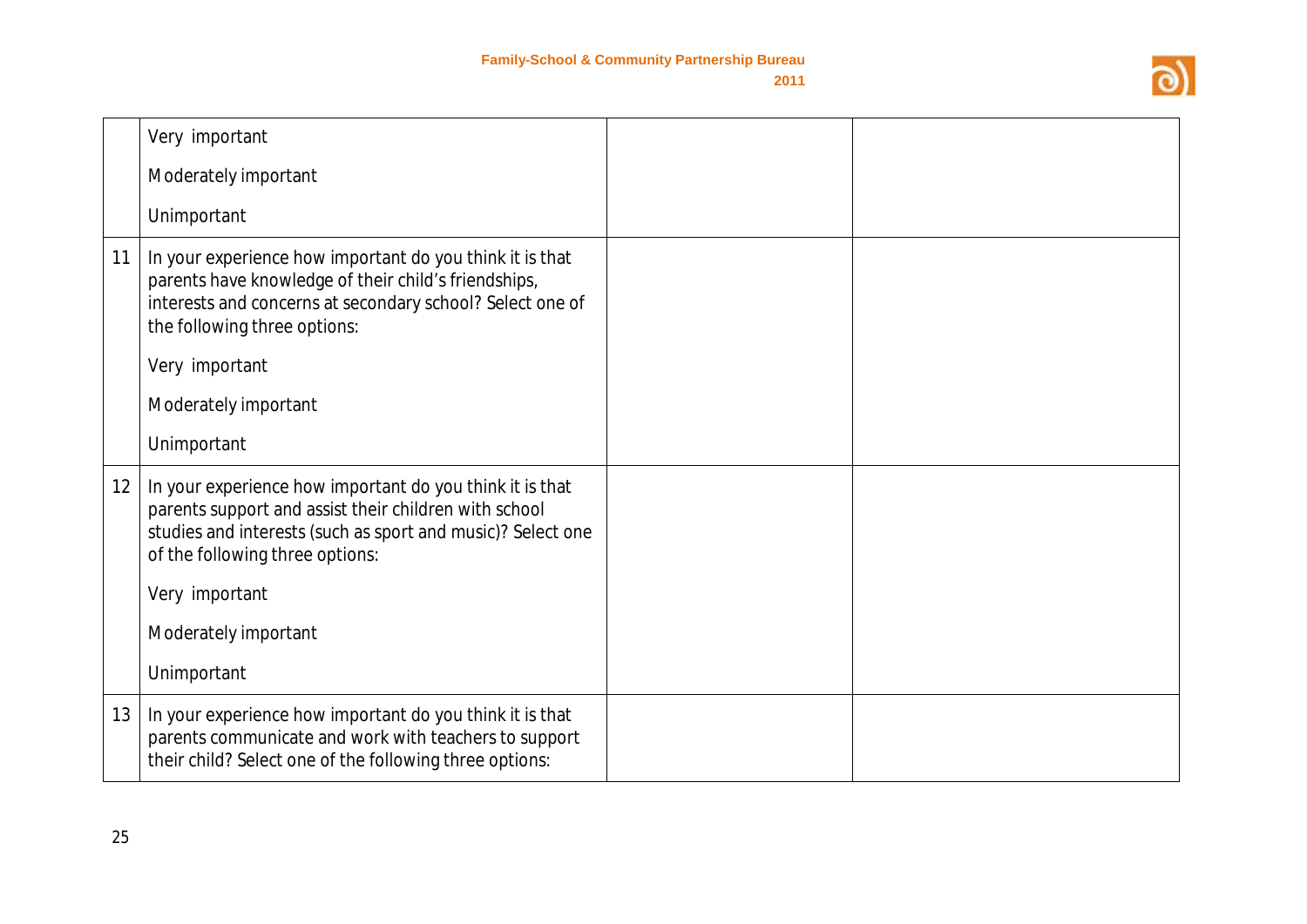

|    | Very important                                                                                                                                                               |                                                               |
|----|------------------------------------------------------------------------------------------------------------------------------------------------------------------------------|---------------------------------------------------------------|
|    | Moderately important                                                                                                                                                         |                                                               |
|    | Unimportant                                                                                                                                                                  |                                                               |
| 14 | In your experience how important do you think it is that<br>parents participate in committees, volunteering and school<br>events? Select one of the following three options: |                                                               |
|    | Very important                                                                                                                                                               |                                                               |
|    | Moderately important                                                                                                                                                         |                                                               |
|    | Unimportant                                                                                                                                                                  |                                                               |
| 15 | How satisfied are you that your child's school welcomes<br>parent volunteers? Select one of the following five options                                                       | On formal committees, at sporting events,<br>fundraising etc. |
|    | Very dissatisfied                                                                                                                                                            |                                                               |
|    | <b>Dissatisfied</b>                                                                                                                                                          |                                                               |
|    | Neither dissatisfied or satisfied                                                                                                                                            |                                                               |
|    | Satisfied                                                                                                                                                                    |                                                               |
|    | Very Satisfied                                                                                                                                                               |                                                               |
| 16 | How satisfied are you that your child's school welcomes<br>parent involvement in communicating and working with<br>teachers to monitor and support your child? Select one of |                                                               |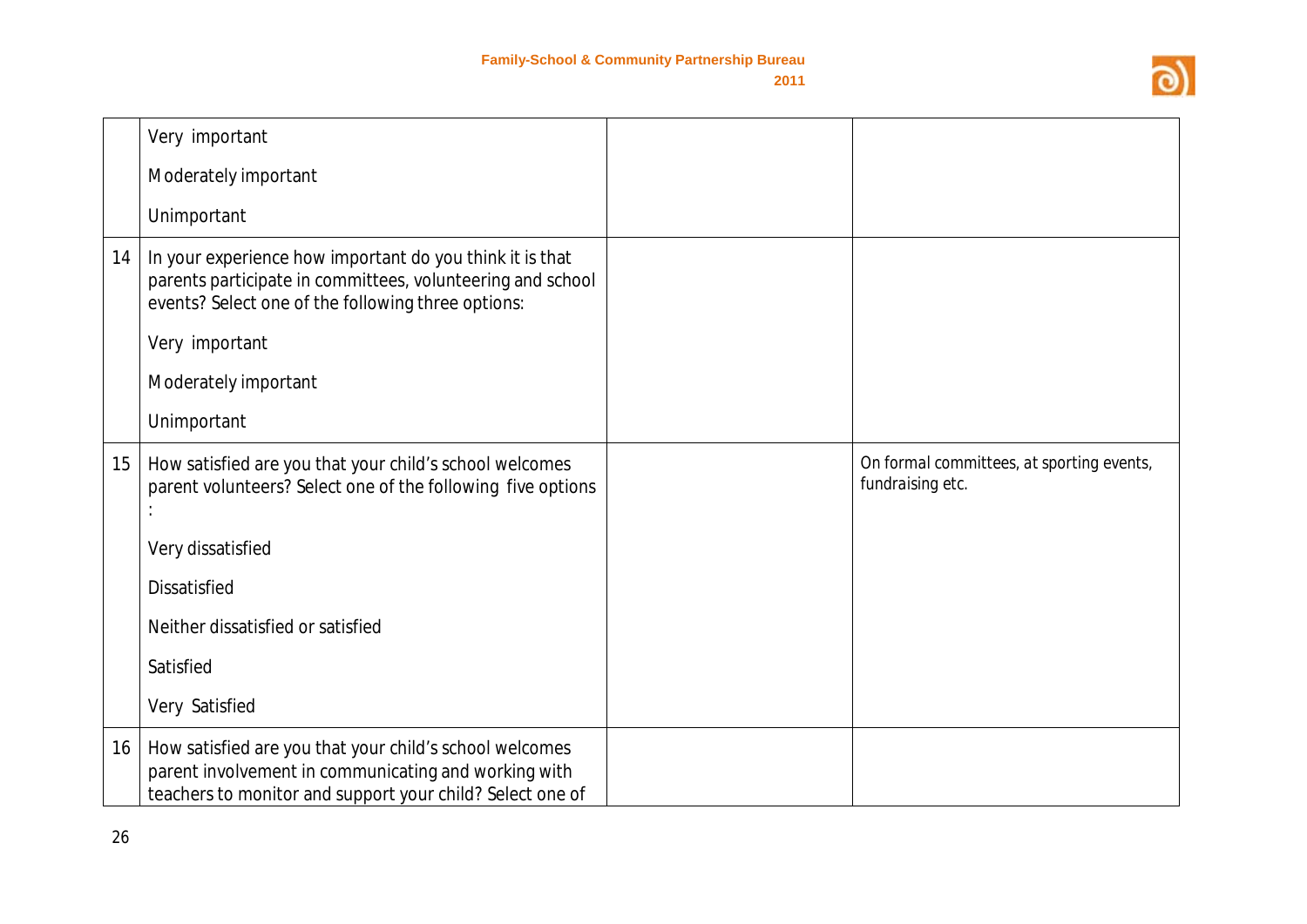

|    | the following five options :                                                                                                                                         |                                        |  |
|----|----------------------------------------------------------------------------------------------------------------------------------------------------------------------|----------------------------------------|--|
|    | Very dissatisfied                                                                                                                                                    |                                        |  |
|    | <b>Dissatisfied</b>                                                                                                                                                  |                                        |  |
|    | Neither dissatisfied or satisfied                                                                                                                                    |                                        |  |
|    | Satisfied                                                                                                                                                            |                                        |  |
|    | Very Satisfied                                                                                                                                                       |                                        |  |
| 17 | How satisfied you are with your level of involvement in<br>your child's schooling? Select one of the following five<br>options:                                      |                                        |  |
|    | Very dissatisfied                                                                                                                                                    |                                        |  |
|    | <b>Dissatisfied</b>                                                                                                                                                  |                                        |  |
|    | Neither dissatisfied or satisfied                                                                                                                                    |                                        |  |
|    | Satisfied                                                                                                                                                            |                                        |  |
|    | Very Satisfied                                                                                                                                                       |                                        |  |
|    | If respondent answers 1 to 2 (dissatisfied or very<br>dissatisfied) go to question 18. If respondent answers 3 to 5<br>go to question 19.                            |                                        |  |
| 18 | You indicated you are not satisfied with your level of<br>involvement in your child's schooling. What prevents you<br>from being involved in the way you would like? | 1= Lack of time<br>2= Work commitments |  |